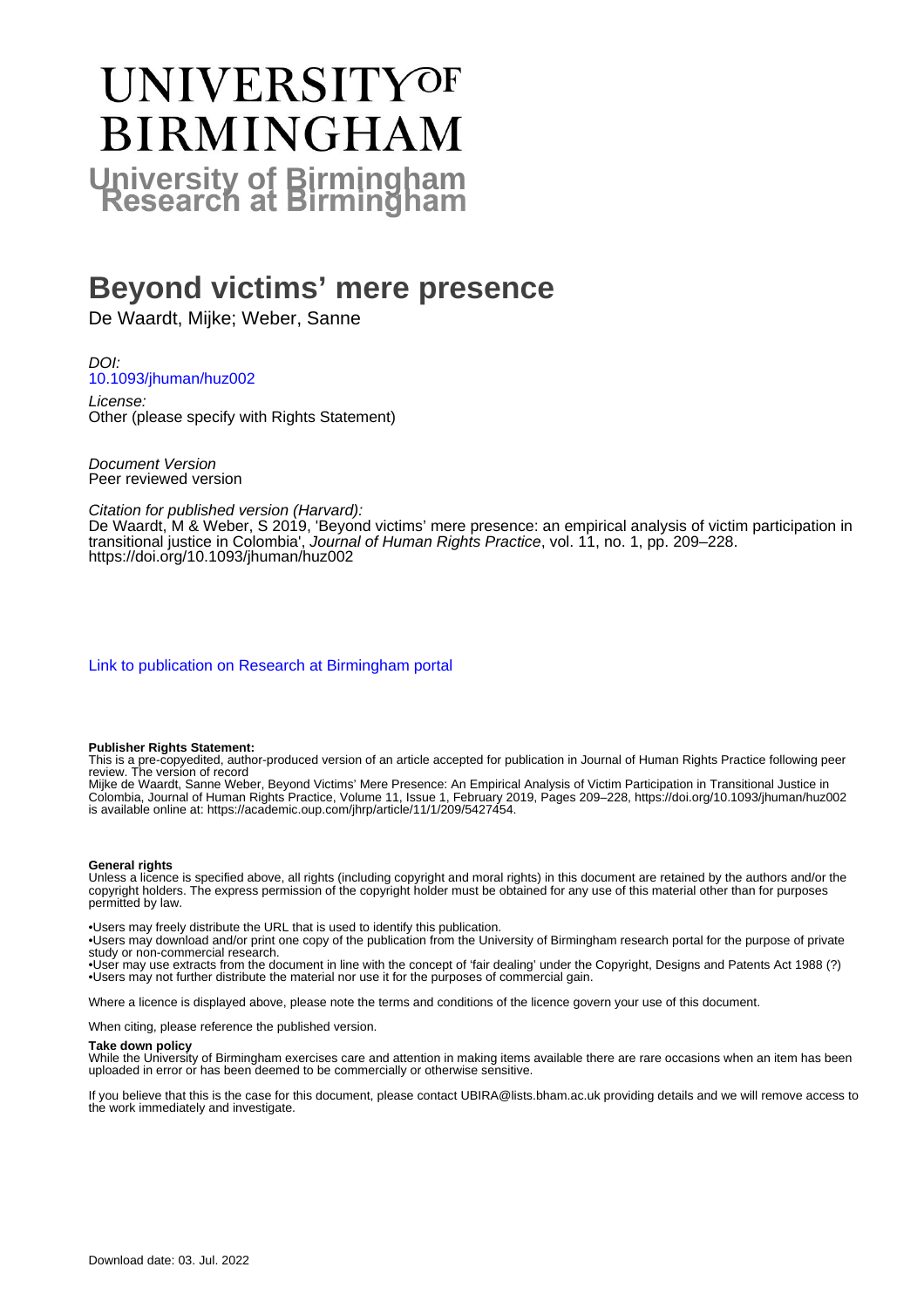#### **Beyond victims' mere presence: an empirical analysis of victim participation in**

#### **transitional justice in Colombia**

Mijke de Waardt, INTERVICT, Tilburg University, M.F.deWaardt@uvt.nl Sanne Weber, University of Birmingham, S.Weber@bham.ac.uk

# **Abstract**

Whereas victims' rights and demands have gained attention in practice and scholarship of transitional justice (TJ), victims are at best consultees and witnesses, not decision makers. Victims' participation as political actors, and the impact of socio-political participation on survivors is still an under-researched area in TJ. This article provides an analysis of how victims' participation is given shape in the everyday functioning of Colombia's Victims' Law. This law offers an excellent case to examine this, since it provides an ongoing and ambitious TJ mechanism with a detailed framework for participation. This allows for a better understanding of this phenomenon in practice, beyond the understanding of victim‐centred justice as the mere presence of victims. This article critically engages with victim‐centred TJ theories which are based on long‐held assumptions of how participation will lead to ownership and citizenship. It moreover explores the impact that participation throughout the different phases of non‐judicial TJ procedures has on victims. It asks whether their engagement means that TJ processes indeed respond better to victims' needs, whether victims feel a greater ownership of these processes as a result, and whether victims even want to participate. It concludes by reflecting on the implications for victim‐centred TJ, by explaining that participation should privilege genuinely participatory processes which take survivors and their agency as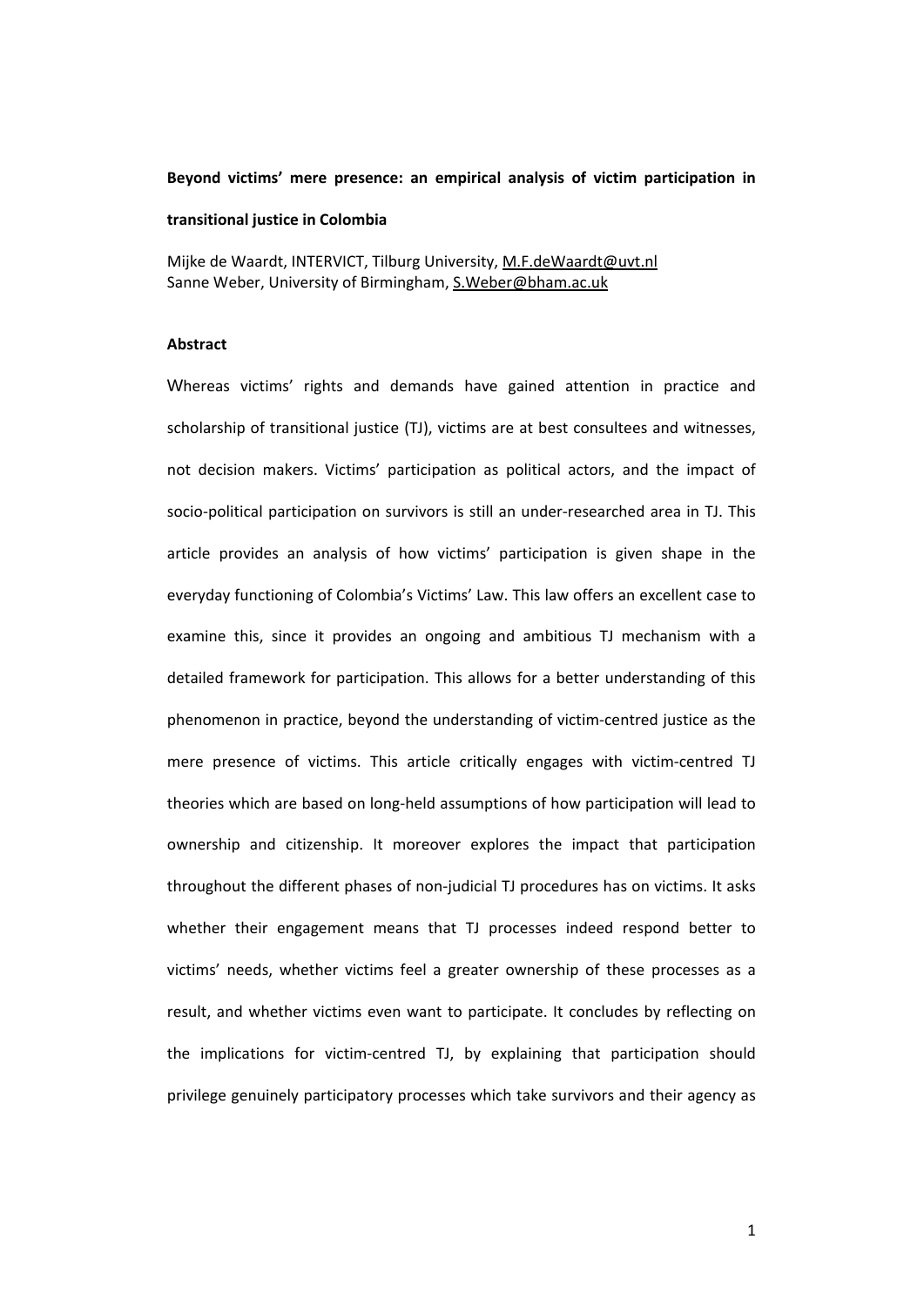a starting point. This requires recognising and building upon victims' pre‐existent internal organisational and decision‐making processes and timeframes, to create a more horizontal way of relating.

**Keywords**: Colombia, participation, reparations, Transitional Justice, victim‐centred

#### **Introduction**

 $\overline{a}$ 

The latest Colombian peace process (2012‐2016) between the government and the FARC guerrillas has been promoted as paradigm-changing in the field of conflict resolution, especially for including victims in the negotiations. This contrasts with other countries, where peacebuilding and transitional justice mechanisms were long designed by small circles of international experts and advocates and did not reflect the interests of victims<sup>1</sup> or local civil society. While these groups remained largely invisible during the many previous peace negotiations in Colombia, they were now crucial interlocutors (Rettberg 2014). The country is therefore the international showcase for integrating lessons learned regarding local meanings of justice and victim participation. The basis for participation, however, had already been laid. Colombia's unique Victims' Law (Law 1448) of 2011 created an ambitious institutional framework for the implementation of land restitution and reparation,

 $1$  There has been considerable debate about the use of the term 'victim' in transitional justice (e.g. Mamdani 2002; McEvoy and McGregor 2008; Laplante and Theidon 2007b; Rombouts 2002; De Waardt 2013), as it may connote innocence, passivity and an apolitical attitude which does not do justice to survivors' multiple experiences and initiatives to address legacies of violence. The term might also not be useful in promoting survivors' agency in post-conflict situations. Although we fully agree with these arguments, the terminology used in the theory on 'victim-centred transitional justice' and the victim participation framework of the Victims' Law made it hard to avoid the term throughout this article. We therefore mainly use the term 'victim', although we occasionally talk about 'survivors'.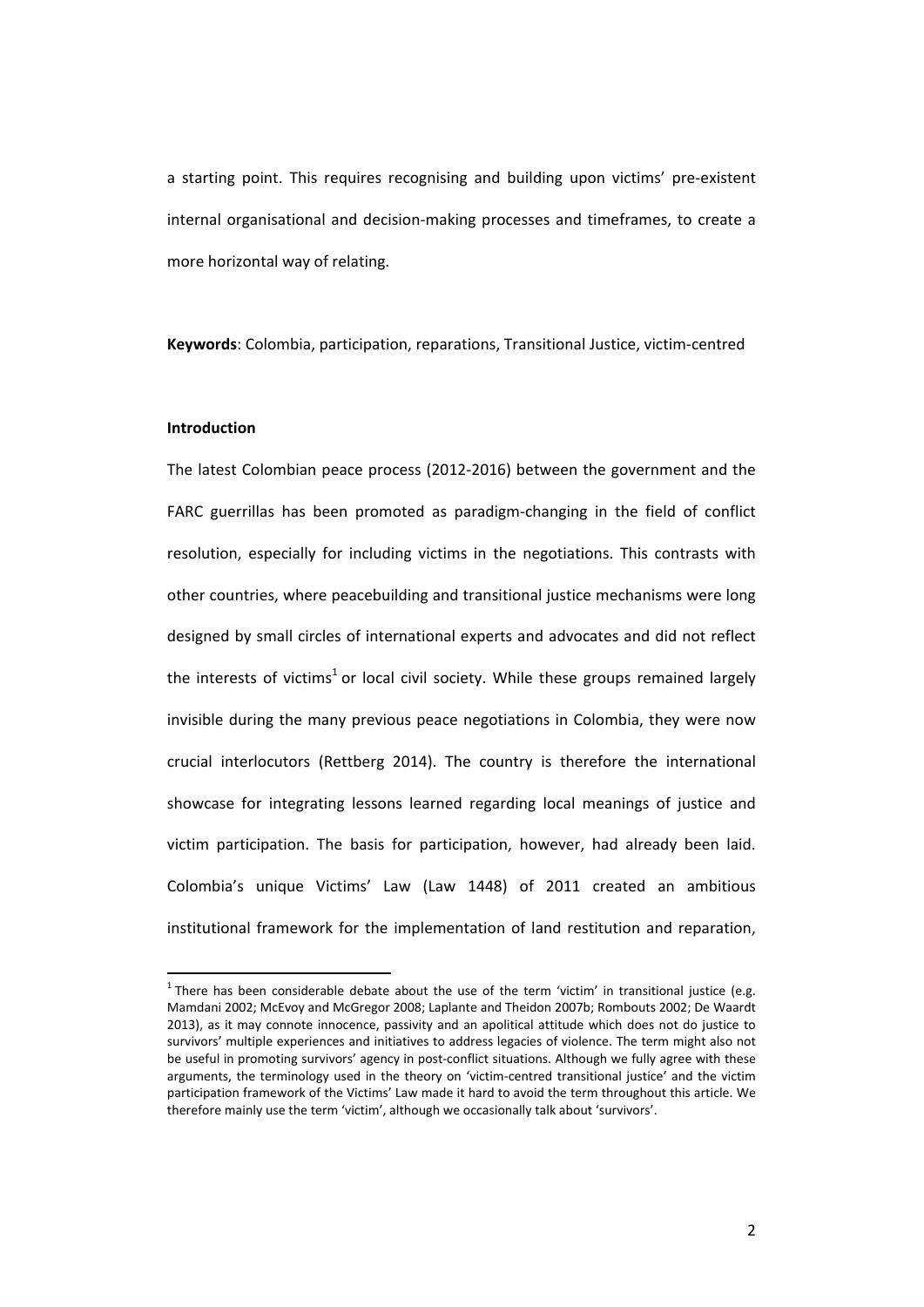and prescribes participation of victims in the design, implementation, and evaluation of public policy for victims.

This article starts from the premise that because of the increased attention for victims' participation in justice and reconciliation mechanisms, a critical analysis is needed of victims' role in and impact upon transitional justice (hereafter TJ) procedures. Whereas victims' rights and demands have gained attention in practice and scholarship, leading to the acceptance of the need for 'victim-centred transitional justice' to make these processes more meaningful for victims, the common approach is still often based on narrow or superficial understandings of participation. Initiatives for and debates about increasing victims' participation have been dominated by attempts to allow survivors to share their eye-witness testimonies during criminal procedures or truth‐finding programmes, or enable consultations about victims' needs and demands regarding TJ mechanisms. Yet, as we will argue in this article, the goals of victim participation in recent calls for victimcentred transitional justice are more ambitious than simply acknowledging victims' presence in TJ proceedings.

Survivors' participation as decision‐makers and as political actors in TJ procedures (García‐Godos 2016) and the impact of socio‐political participation on survivors is an under‐researched area in TJ. In contrast to the often theoretical discussions about the need for victim participation, based on idealised or normative assumptions about victims' impact on post‐conflict societies, this article provides an empirical analysis of how victims' participation is given shape in the everyday functioning of Colombia's Victims' Law. The Victims' Law offers an excellent case to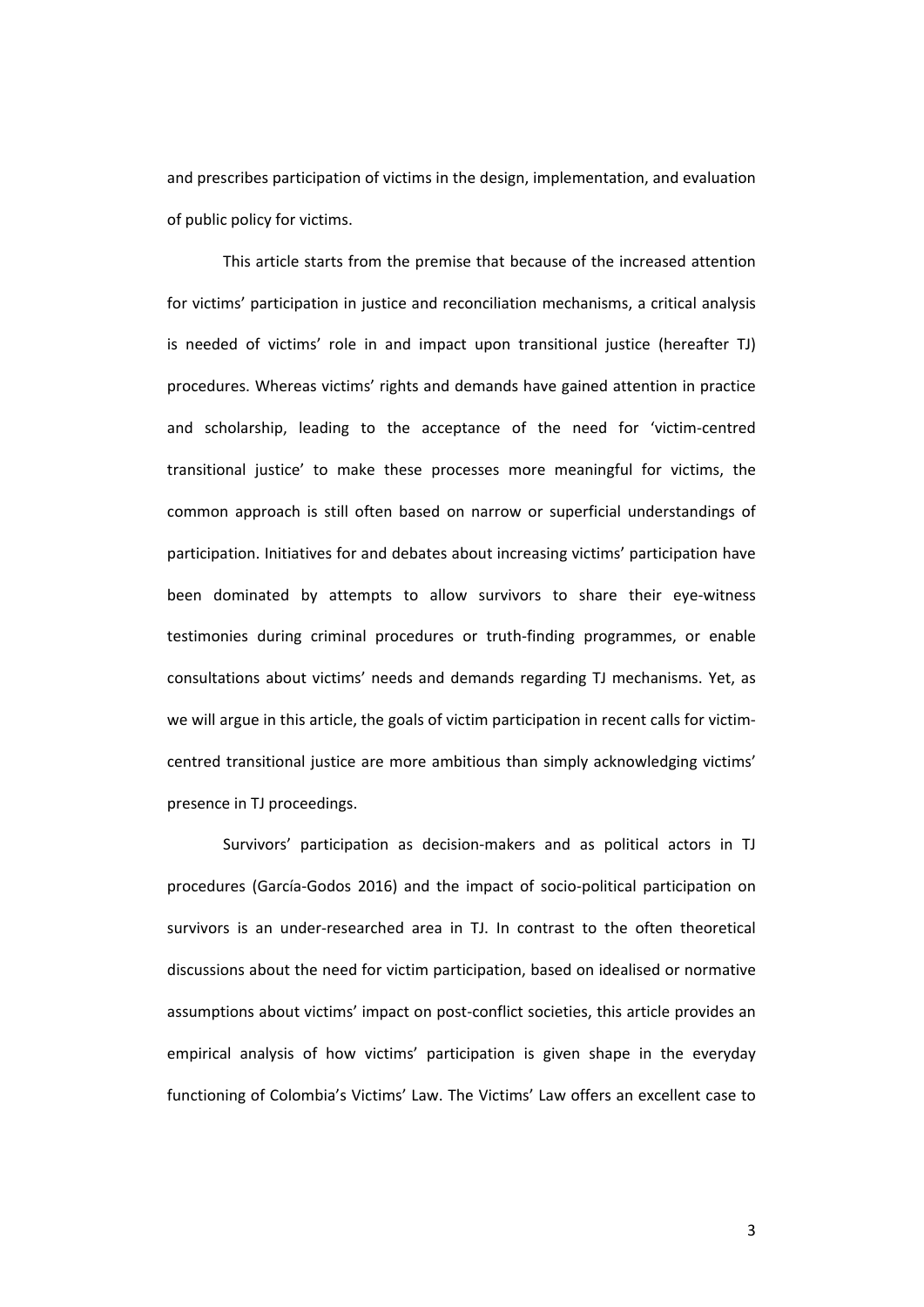examine this, since it provides an ongoing and ambitious transitional justice mechanism with a detailed framework for participation. This allows for a better understanding of this phenomenon in practice, beyond the understanding of victim‐ centred transitional justice as the mere presence of victims. In doing so, this article critically engages with victim‐centred approaches to TJ which are based on long‐held assumptions of how participation will lead to ownership and citizenship. It moreover explores the impact that participation throughout the different phases of TJ procedures has on victims. It asks whether their participation means that TJ processes indeed respond better to victims' needs, leading to a greater sense of ownership as a result, and whether victims even want to participate.

This article is based on empirical research about the implementation of the Victims' Law in several locations in Colombia, including Bogota, Medellin and Valledupar where researcher A worked between June and October 2015, and two communities in Colombia's Caribbean Coast where researcher B worked between August 2015 and April 2016, with a return visit in May 2017. Methods included semi‐ structured interviews and follow‐up and informal conversations with victims, their representatives and state and civil society stakeholders, focus groups, and participant observation. In relation to the interviews, researcher A has conducted interviews with eleven victims and with thirteen stakeholders. Researcher B conducted interviews and focus groups with 32 community participants and 15 non‐ community stakeholders.

This article proceeds as follows: it starts by explaining the concept of victim‐ centred transitional justice and its assumptions about how participation will create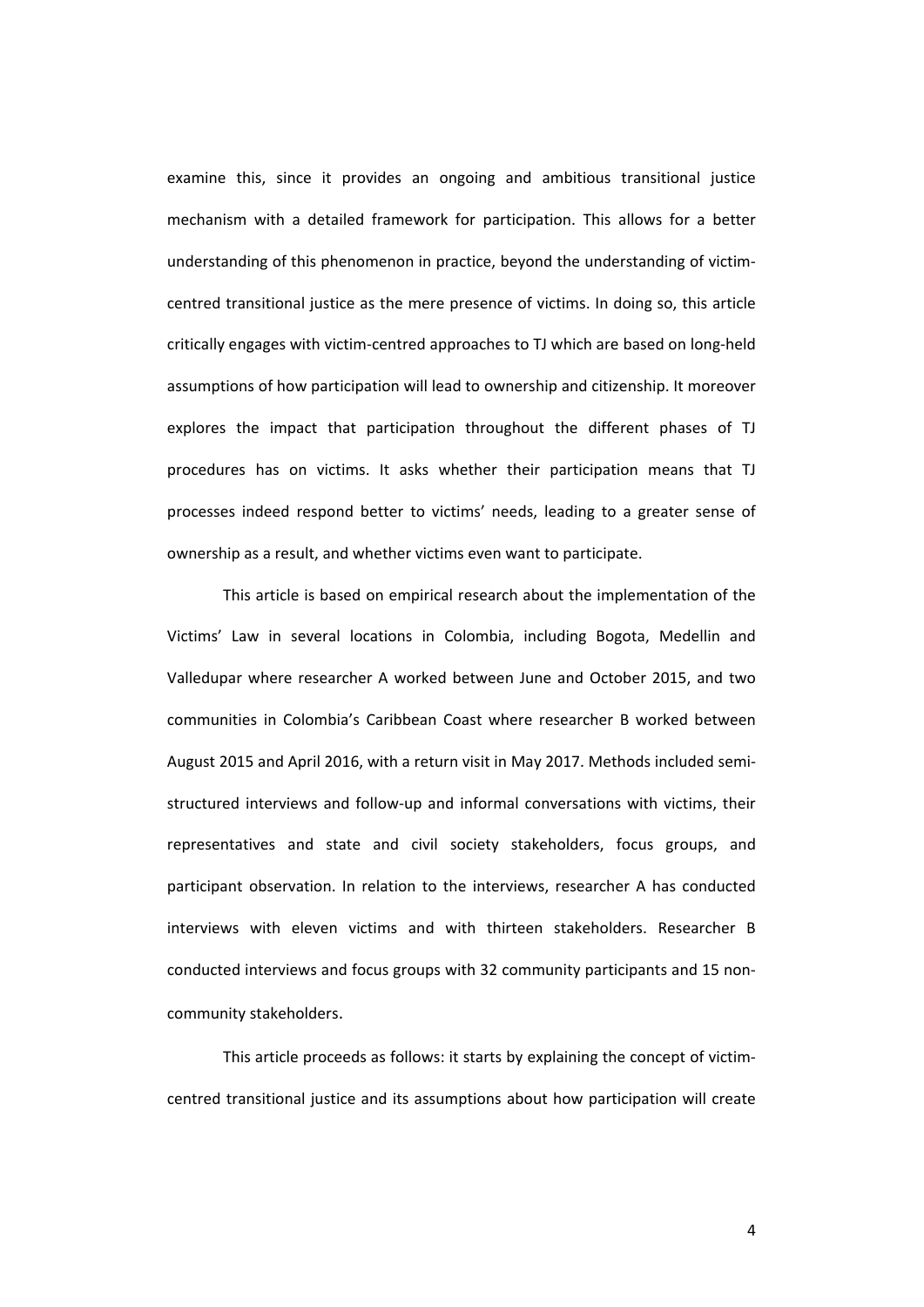ownership and citizenship. It then briefly describes the context of conflict and TJ in Colombia, after which it moves on to the empirical analysis of the reality of victim participation in the implementation of Colombia's Victims' Law at the municipal and local level. It concludes by reflecting on the implications for victim‐centred transitional justice by explaining some of the shortcomings in the implementation of victim participation and suggesting steps to overcome these.

**Victim‐centred transitional justice: participation, ownership, and citizenship** In the past two decades, TJ has become an important field of practice and study that aims to understand how societies that have experienced periods of human rights violations during a war or authoritarian regime should best deal with the past (for an overview see Roht‐Arriaza 2006; Teitel 2008). In order to understand the emergence of victim‐centred TJ, it is important to briefly discuss some of the limitations of TJ here. TJ has often been critiqued for being geographically and culturally distant from the persons affected by conflict, being implemented through 'state-like' structures that do not necessarily respond to the local social reality, survivors' needs and their local understandings of justice and initiatives to address legacies of violence (Weinstein and Stover 2004; Lundy and McGovern 2008; McEvoy 2008; McEvoy and McGregor 2008; Robins 2013). Partly resulting from the strengthened role of international actors in TJ processes, some scholars have argued that TJ has become a 'donor‐driven project' (Oomen 2005), which relies too much on international best practices (Miller 2008) and neglects the voices of victims and the communities affected by violence. Some contend that international involvement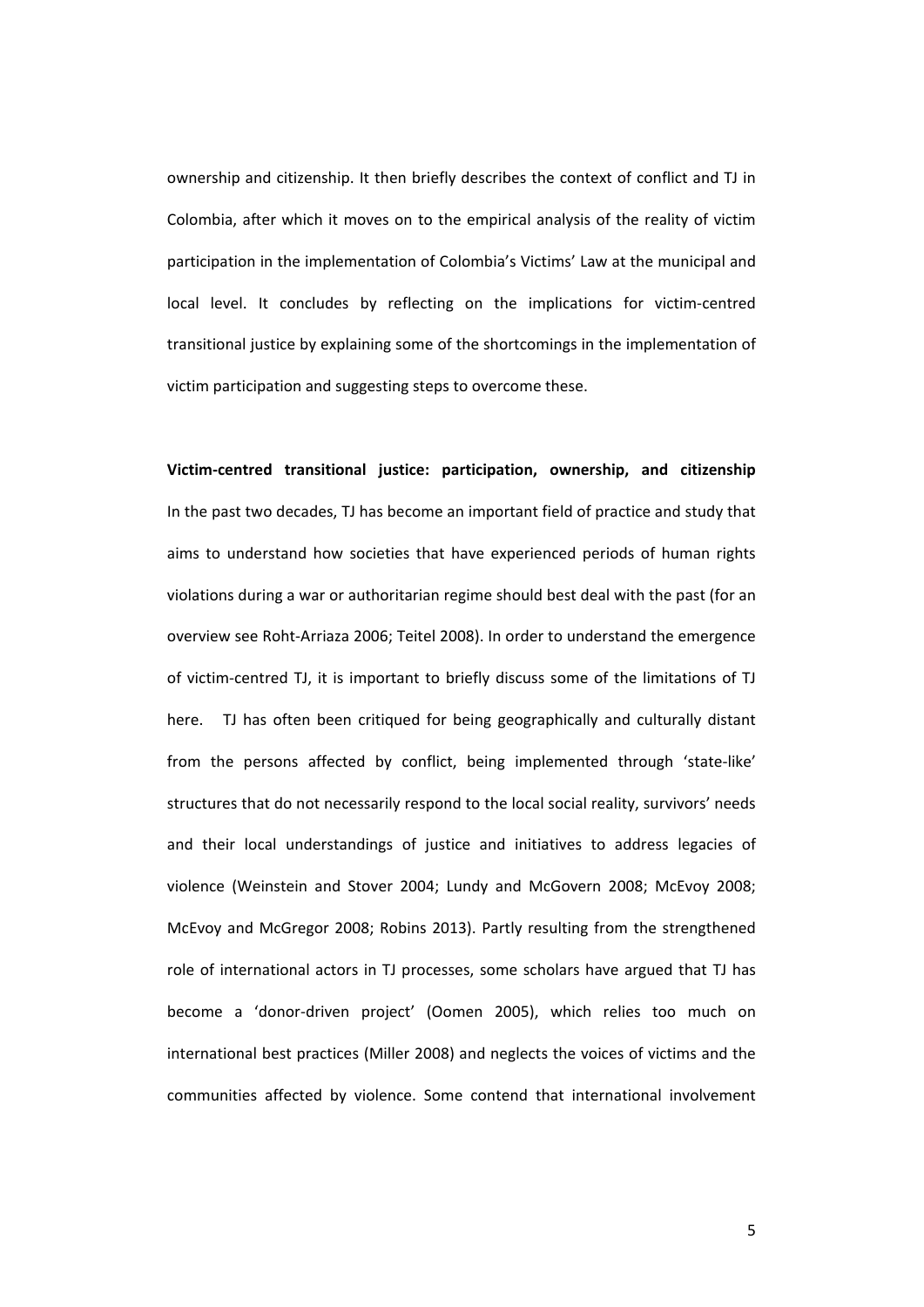inevitably raises fundamental questions about 'local ownership' of post‐conflict practices (Donais 2009). In response to these shortcomings, consultations of local affected communities are increasingly implemented to legitimise TJ processes (Lundy and McGovern 2008), and researchers from different disciplinary backgrounds have embraced localised approaches to TJ to explore its possibilities and limitations at particular times and places.

Conflict survivors have not always been at the centre of TJ or criminal procedures. Trials, aiming to establish responsibility for the crimes, tend to focus predominantly on perpetrators. This can cause revictimisation of victims and witnesses who are forced to recount their traumatic experiences to judges and defence lawyers who are only interested in those details that enable them to successfully prosecute cases. This eventually serves the 'framing' of victims' stories into a TJ narrative which neatly delineates good from bad, victims from perpetrators–a narrative which not always leaves space for victims' subjective experiences (Bloomfield, Barnes, and Huyse 2003; McEvoy and McConnachie 2013). Although truth commissions are regarded as more victim‐centred than prosecutions, evidence suggests that truth-telling can be a traumatic rather than healing experience, as survivors often relive painful experiences, while testifying tends to raise expectations of justice, reparations and reconciliation that are not always met (Hamber and Wilson 2002; Laplante and Theidon 2007a; de Waardt 2013; Millar 2015).

'Victim‐centred' TJ aims to counter this tendency to 'use' survivors' stories to legitimise more general principles and processes which can be alienating,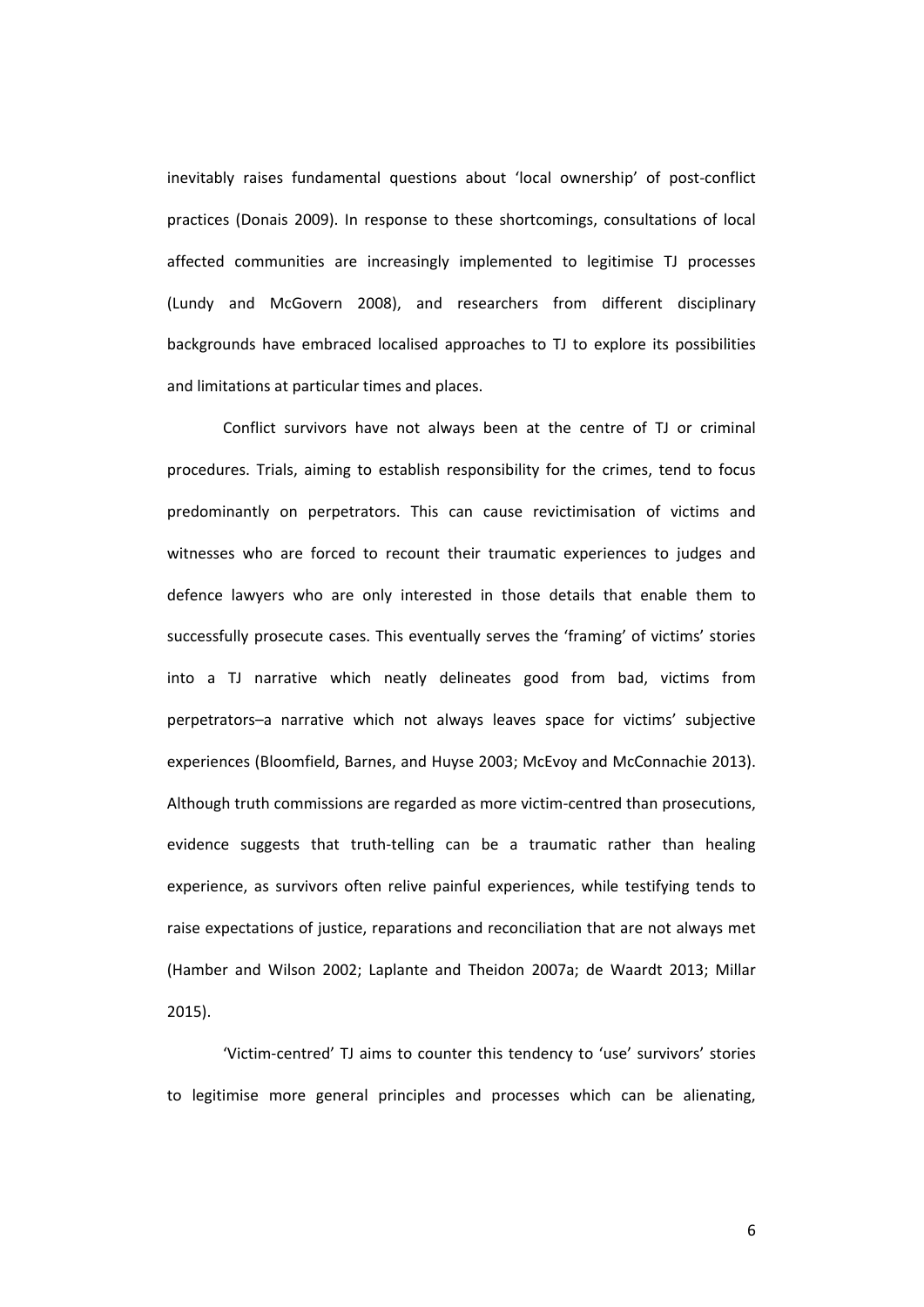retraumatising and disempowering to those testifying. It calls for placing the people affected by conflict, their testimonies and needs at the heart of the planning, decision‐making, implementation and management of TJ processes (Lundy and McGovern 2008). This intends to increase survivors' perception of justice being done and enhance healing and reconciliation (Weinstein and Stover 2004; Lundy and McGovern 2008; Buckley‐Zistel and Zolkos 2012). The result is a more prominent role for victims, for example in criminal justice proceedings, where survivors in some cases have been able to participate as civil parties (Burt 2016; Hinton 2016). Also the United Nations have adopted principles to facilitate victims' involvement, by committing to 'assess and respect the interests of victims in the design and operation of TJ measures' (UN Security Council 2004). The International Criminal Court (ICC) at its turn allows victims to express their own views and concerns during proceedings and enables them to claim reparations for the harm suffered (Rome Statute 1998). These spaces intend to improve survivors' experience of procedural justice through a greater participation in the process. Active and meaningful participation is thus meant to give survivors a greater sense of ownership over these processes, by being able to influence the TJ processes that affect them (Vinck and Pham 2008). Ownership therefore entails more than simply participating; instead, it should give victims a sense of control over the content, process and outcome of TJ mechanisms.

Yet in spite of these developments to increase ownership, victim participation often boils down to their mere presence, through giving victims a role as witnesses in criminal trials or as statement‐givers in truth commissions. Victims'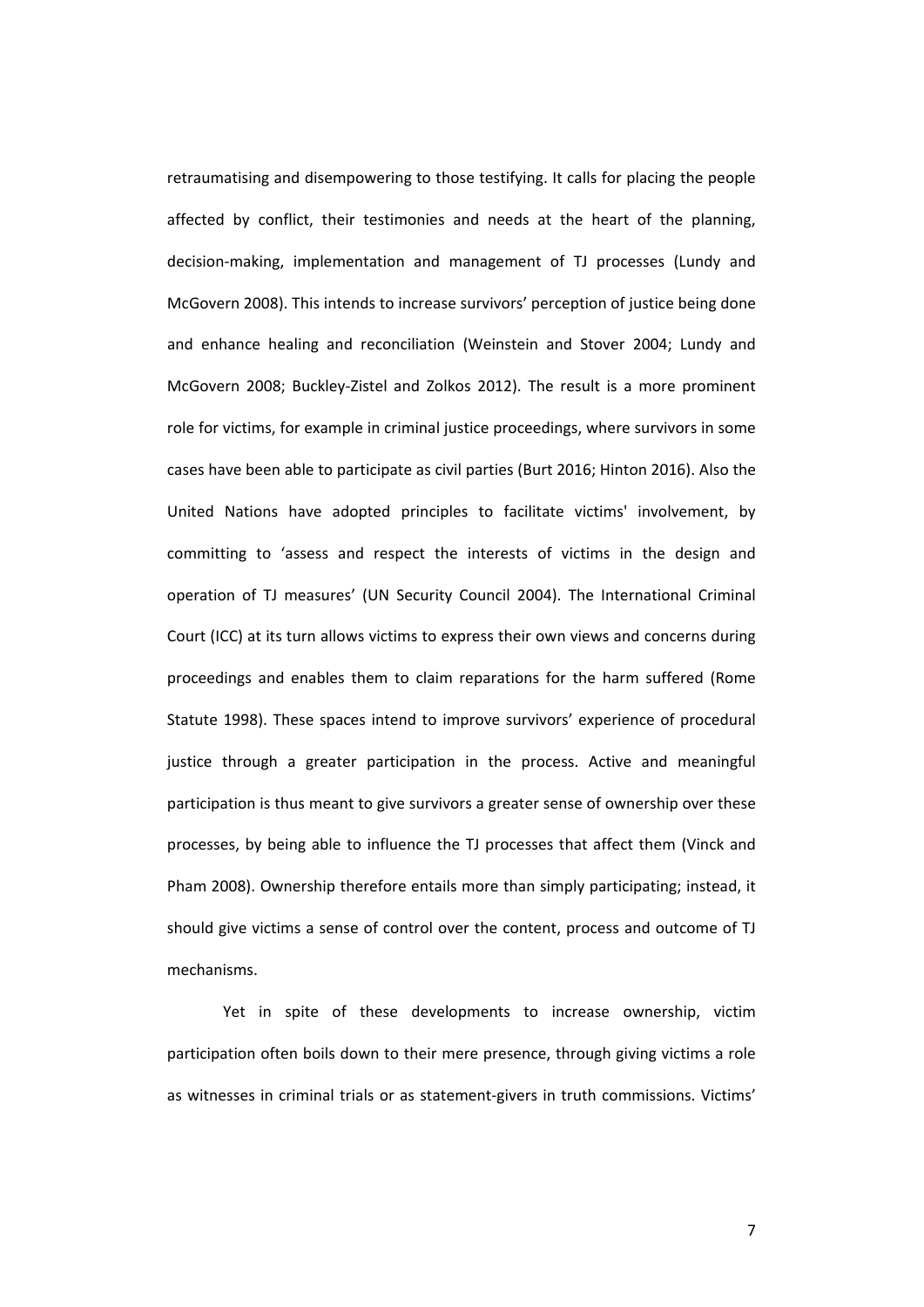beliefs are sometimes represented by NGOs, which in some cases can still be perceived as far removed from grassroots communities and problems (Lundy and McGovern 2008). Other authors have critiqued the way in which research on victims' participation has often mainly addressed their satisfaction with criminal justice procedures (Pemberton, Winkel and Groenhuijsen 2007), or their official treatment according to TJ procedures (García‐Godos 2016). Victims are at best consultees and witnesses, not decision makers, $<sup>2</sup>$  and therefore their ownership over these processes</sup> remains limited. The actual and potential participation of victims and their organisations in TJ procedures remains little explored (Strassner 2013; de Waardt 2016).

The goals of victim participation in victim‐centred approaches to TJ are nevertheless more ambitious than simply increasing victims' presence in these processes. Echoing philosophies of (human) development, participation is regarded as a necessary step for the empowerment of the beneficiaries of policies. Participation in this view is presented as a political right to equal participation, which will enhance beneficiaries' capabilities and agency to advocate for their own rights (Cornwall 2000). Through participation in TJ mechanisms, it is hoped that survivors will also become able to participate in the formulation of other norms, laws and policies that affect them (Bundschuh 2015). This connects debates on participation to citizenship. Citizenship is closely related to a political practice, which involves the active demanding of rights and the influencing of governance through civic duties of

 $\overline{a}$ 

<sup>&</sup>lt;sup>2</sup>Moreover, these consultations are not necessarily binding. In Tunisia for example, participants felt disillusioned because their interests were not reflected, which made transitional justice still a top‐down process (Kurze, Lamont and Robins 2015).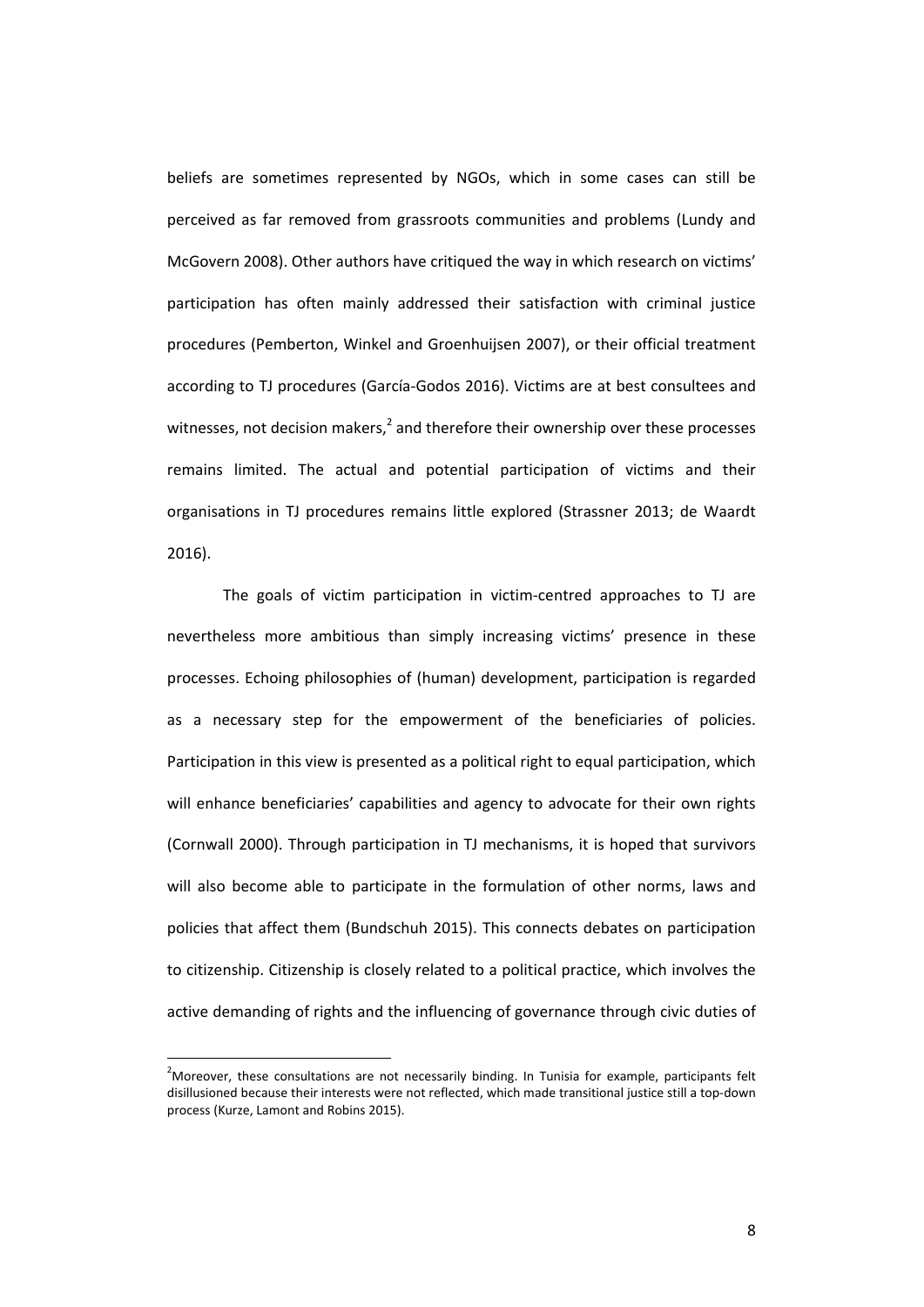participation (Jelin 1996; Cornwall 2000). Participation in development and TJ thus aims to convert people who were previously excluded into rights‐bearers, now able to influence governance (Mohan and Hickey 2004; McEwan 2005; Roht‐Arriaza and Orlovsky 2009). In this line of ideas, participation in TJ mechanisms is assumed to pave the way for the participation of survivors as equal citizens in the posttransitional society (Bundschuh 2015), in contrast to the failure to guarantee their basics rights as citizens during conflict. This is meant to overcome the often‐ criticised tendency of TJ to rob victims of their agency, instead strengthening their political subjectivity, acknowledging and respecting their 'capacity to think, to speak, to act, and to revolt' (Madlingozi 2010: 209).

In order to be able to perform this sort of active participation, which allows people to acquire citizenship skills, certain preconditions need to be in place. First, political participation has material and socioeconomic preconditions. This means that people must have work, education, and be in good enough health to be able to exercise their right to participate (Bundschuh 2015). As we will see in this article, participation sometimes implies costs for those participating, which undermines these material preconditions to participate. Secondly, avenues must be in place to make participation effective and meaningful. Such avenues can be provided by the state, in so-called 'invited spaces', or they can be 'popular spaces' which already existed in the communities, for example in the form of community organisations (Cornwall 2004). It is often argued that participation in such spaces, including invited spaces created for victim participation in TJ mechanisms, can create habits of interaction with the state that can be used in other contexts (Roht‐Arriaza and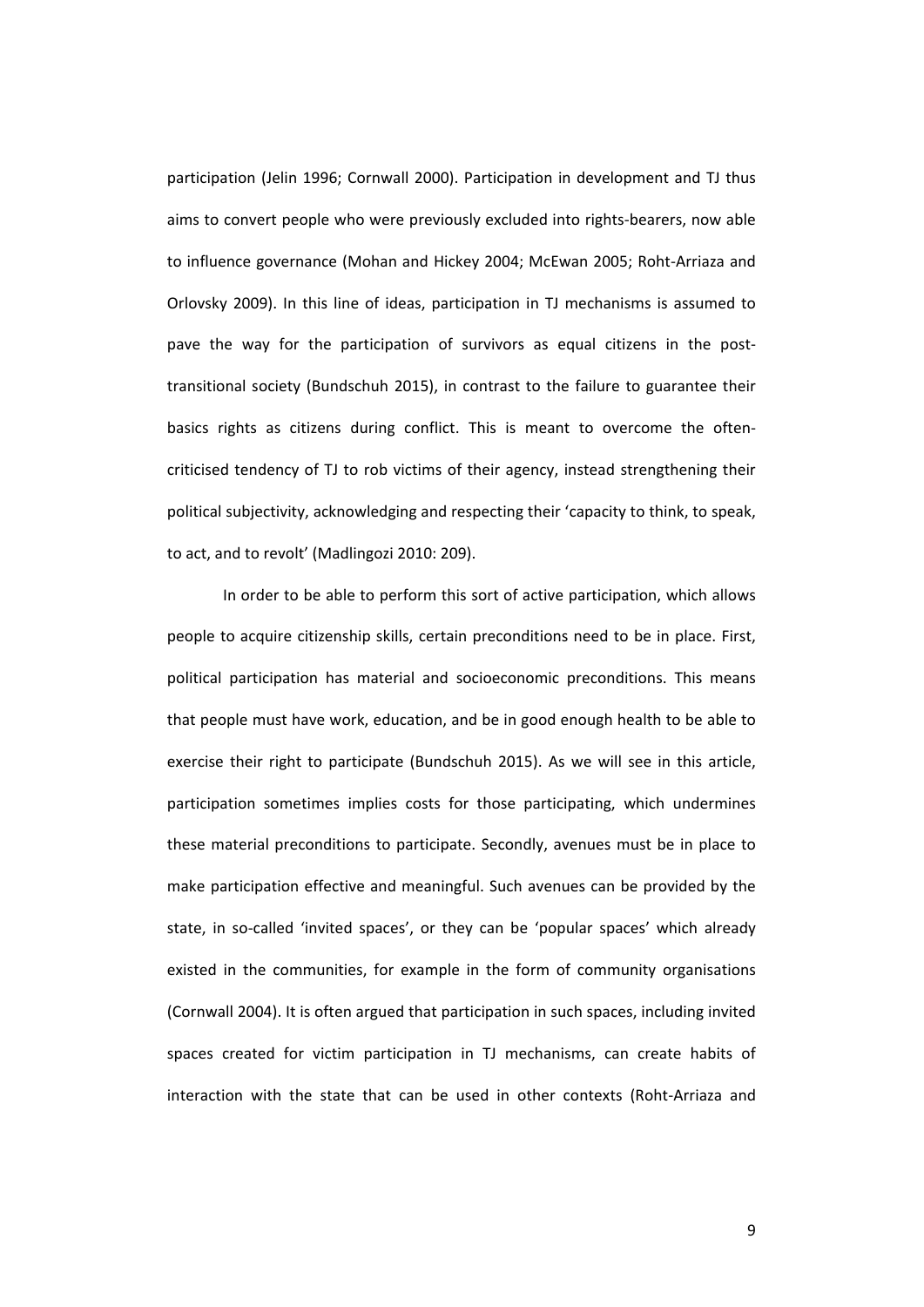Orlovsky 2009). Yet although invited spaces can be an important avenue for transformative participation, they involve the participation of a heterogeneous array of actors and are often imbued with power relations. Simply participating therefore does not mean that participants' voices are automatically taken into account. Although popular spaces are not free from power dynamics either ‐ for example along gender, class or ethnic lines - since these spaces originated out of local demands they can be expected to better reflect local interests than invited spaces with externally set agendas, and better adhere to local decision-making processes. Participation in any of these spaces requires participants to possess skills for effective engagement, to be able to acquire the necessary information for this, articulate their own experiences and needs, and actively participate in decision‐ making processes. Political agency is therefore needed, as well as the willingness of the state to effectively open up decision-making processes (Cornwall 2000; 2004).

One measure that is increasingly being used worldwide to expand citizens' influence is participatory budgeting. This measure enables non‐elected citizens to take decisions on how public resources designated for their community will be spent. Participatory budgeting first arose in a number of Brazilian cities in the late 1980s (Goldfrank and Schneider 2006). During the 1990s, it spread to other parts of the continent. At the beginning of the new millennium, participatory budgeting projects were initiated in Europe, and more recently, through development cooperation, also in Africa (Sintomer, Herzberg and Allegretti 2013). Yet in spite of its global presence, including in countries in transition, the potential of participatory budgeting as an instrument to make TJ respond better to the local social reality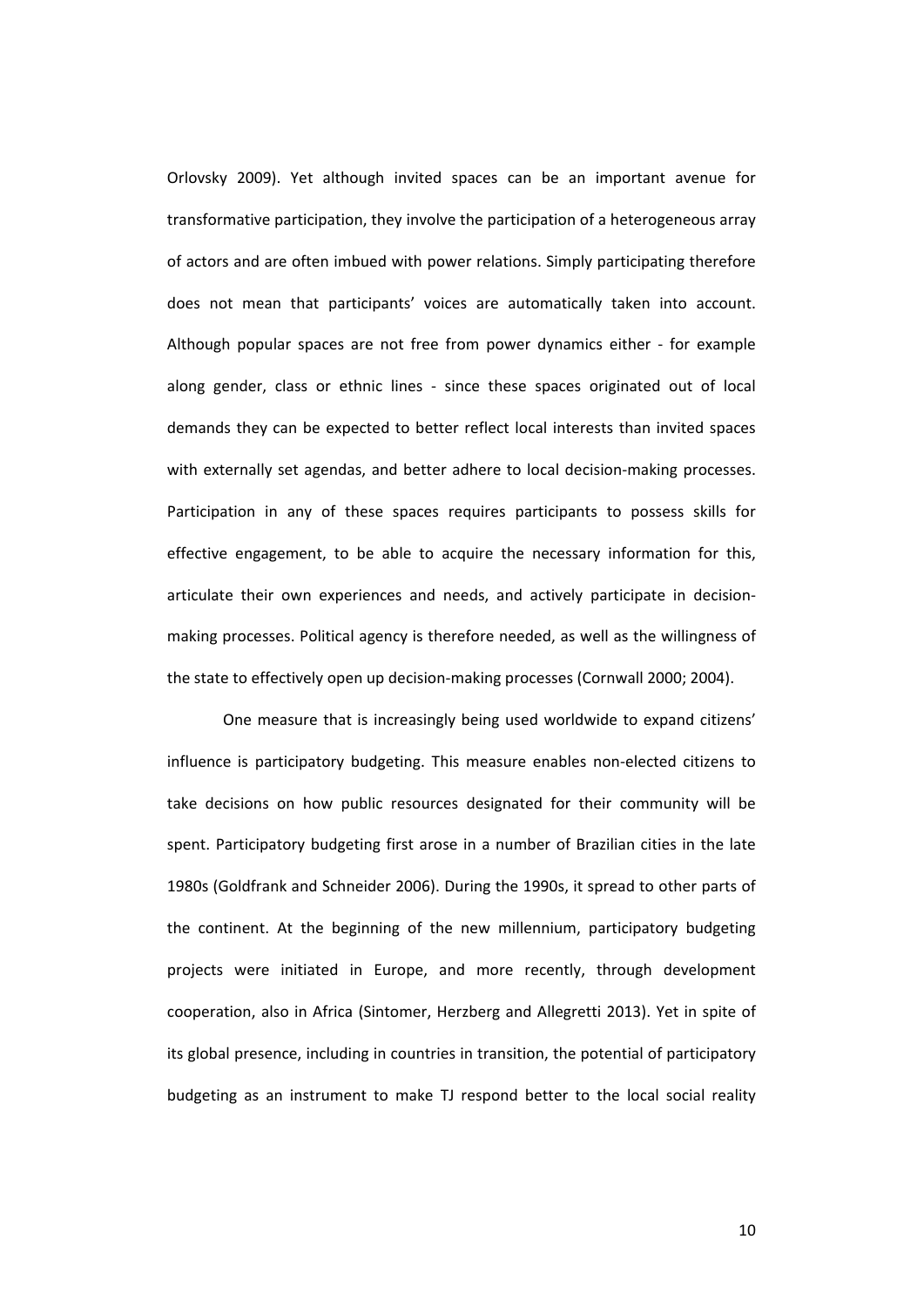remains unexplored in literature. This is surprising, since participatory budgeting has 'the potential to empower and dignify victims, to redress breaches of human rights, and to fulfil ESRs [economic and social rights] at a local or regional level, especially in situations where specific geographical areas have previously been marginalized' (Szoke‐Burke 2015: 489). As such, participatory budgeting initiatives with victims, as is intended in Colombia's Victims' Law as we will see below, can be a starting point for examining victim participation beyond their mere presence, linking debates about the objectives of citizen's participation in general and victim‐centred TJ. It could encourage more localised decision-making and empower local victims' sociopolitical role. At the same time, participatory budgeting in Brazil has been criticized for focusing more on the implementation of already-formulated policies than on providing spaces to allow participants to decide on pressing structural issues (Baiocchi 2017). This exemplifies the risk of the creation of spaces for participation, which can result in inviting people to join 'a game the rules of which have already been decided' (Vincent 2004: 113).

Within the range of TJ measures, reparations seem to be the most adequate mechanism for promoting victim participation. Reparations provide the most direct form of redress for harms done by acknowledgement through symbolic and material measures. Beyond redress, reparations are also intended to promote civic trust by restoring bonds of trust between state and survivors through the integration of survivors as equals in society (De Greiff 2006; 2009). Transformative reparations, a concept that has recently gained currency, seem to connect even better to discourses of participation and citizenship, as they aim to transform the social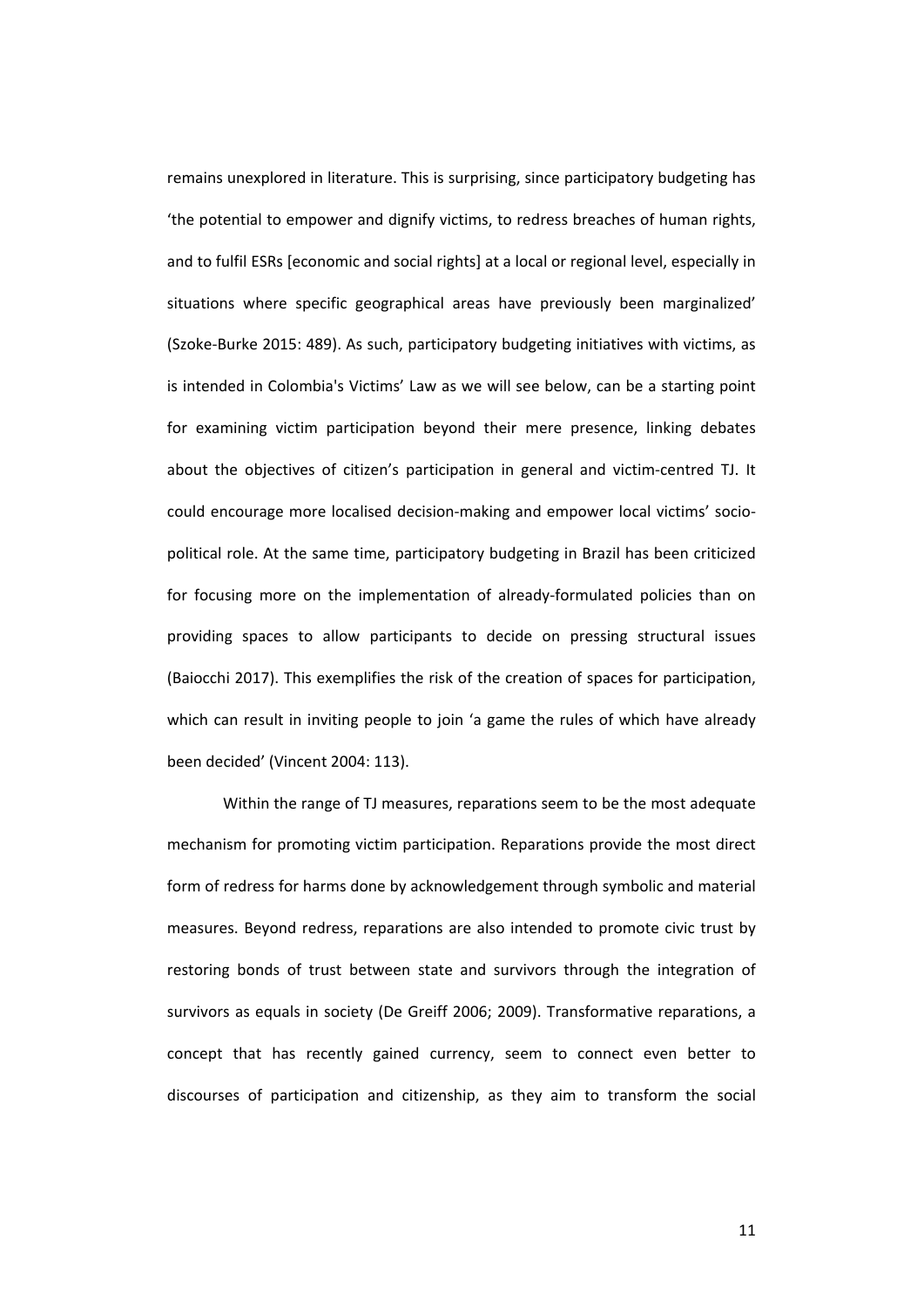relations and structural conditions that precipitated conflict (Weber 2018). Participation in reparation processes, as the one described in this article, serves the same purpose of empowering victims to help construct and 'enact visions of state, society and government that respond directly to their self-defined and differential needs, priorities and cultural values' (Brett and Malagon 2013: 259).

Colombia's Victims' Law of reparations and land restitution has taken the assumptions of victim‐centred TJ and victim participation to heart, by designing different ways in which survivors – at different levels – can participate in decisions on TJ mechanisms. For researchers, this law thus offers the possibility to go beyond a theoretical analysis of the treatment of victims according to official procedures and beyond an examination of victims' presence in TJ activities, instead allowing for observations of the perspectives of victims on their actual and potential socio‐ political engagement. In this article we will explore to what extent these spaces are actually achieving survivors' participation, and what effect they have on wider processes of citizenship building, assessing whether the assumption of participation as a step towards a greater sense of ownership and citizenship hold true.

# **Conflict and transitional justice in Colombia**

Colombia has been the site of one of the world's longest internal armed conflicts between a weak state, left-wing guerrillas and paramilitary groups. Conditions of extreme inequality in the distribution of land, wealth and social services were at the heart of the conflict, which led to large-scale human rights violations against the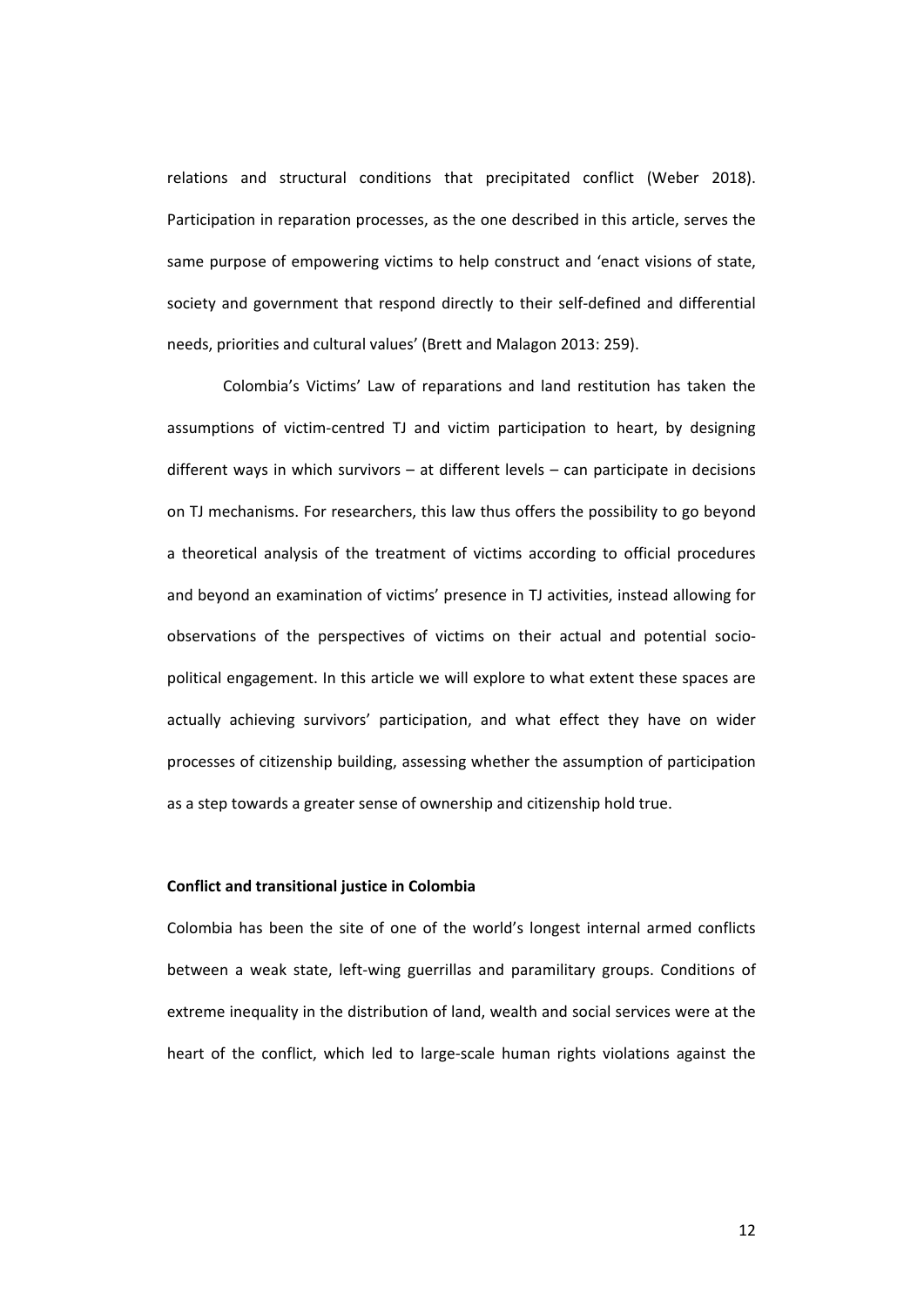civilian population, causing the deaths of over 200,000 people and the displacement of millions of Colombians.<sup>3</sup>

Colombia has been recognised as a pioneer in the design and implementation of ambitious TJ mechanisms, starting with the 2005 Justice and Peace law of demobilisation  $-$  of both paramilitary groups and individual guerrilla members – in which amnesties and reduced prison sentences were exchanged for truth‐telling and reparations. Several human rights and victim organisations challenged this law before the Constitutional Court for failing to protect victims' rights, after which the Court strengthened the opportunities for victims' participation (Guembe and Olea 2006; Laplante and Theidon 2007a). Nevertheless, victim participation in the process has proved challenging because of logistical and financial challenges for victims, many of whom were moreover inhibited by fear and insufficient victim protection (García‐Godos 2013; O'Rourke 2013).

The Victims' Law (Law 1448), adopted in 2011, reserves a more prominent place for the victims of the conflict. Hailed as one of the world's most complex and integral reparation programmes, combining individual and collective reparations with land restitution (Sikkink et al. 2015), it will be the focus of rest of this article. The law provides multiple measures to attend, assist and offer integral reparation to victims. Finally, yet another ambitious TJ programme is being implemented in Colombia as a result of the peace agreement signed between the government and the FARC guerrillas in late 2016.

 $\overline{a}$ 

 $3$  By 1 November 2016, the National Victim Register included 7,011,027 victims of internal displacement (García‐Godos and Wiig 2018).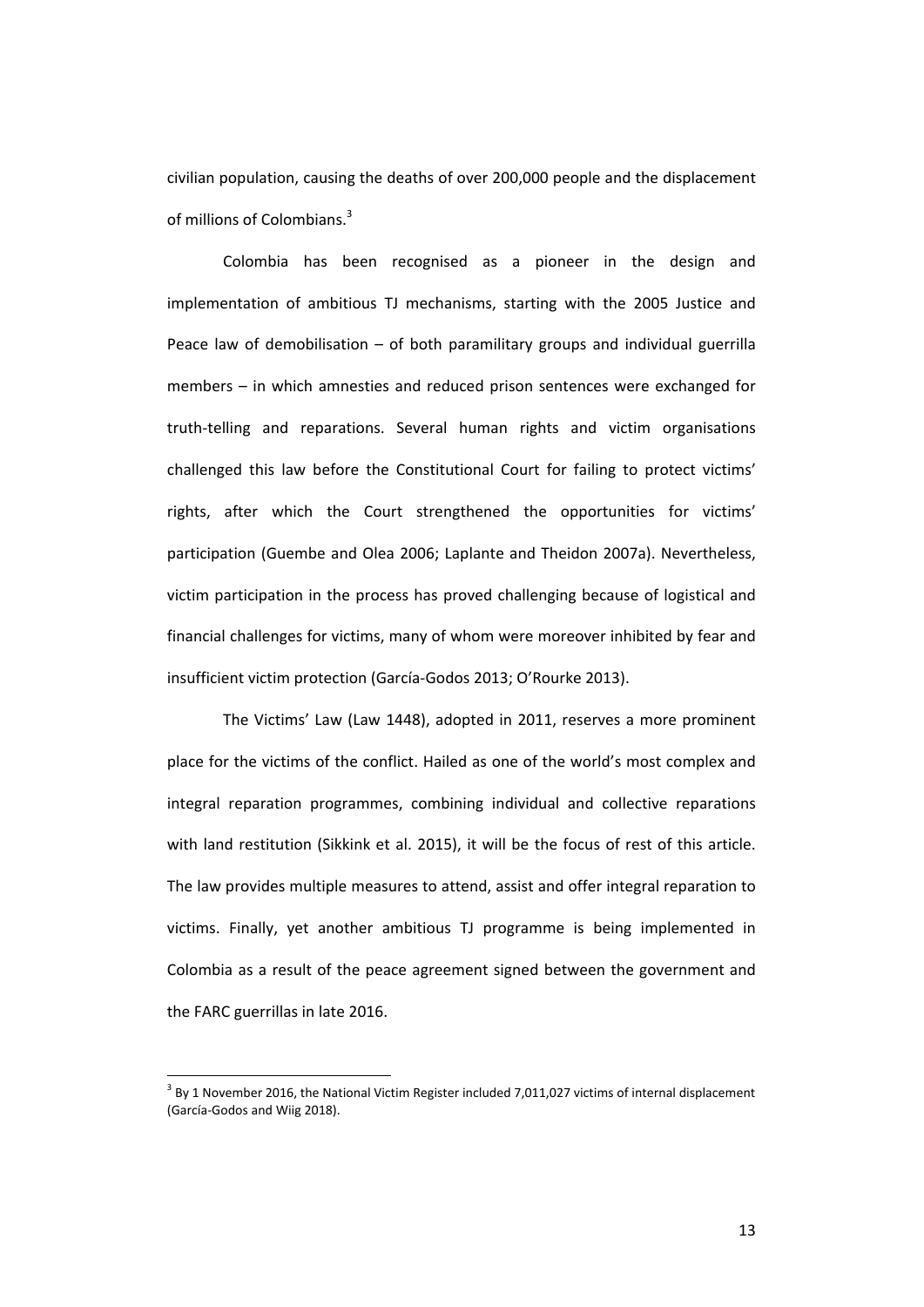The foregoing illustrates that Colombia is a strongly legalised country, with an impressive number of ambitious TJ mechanisms. The Constitutional Court's judgments have also played an important role in protecting the human rights of conflict survivors. Unfortunately, the progressiveness of these policies and judgments has not always been matched by the political will or capacity of the state to effectively protect survivors' and human rights (O'Rourke 2013: 234). It has therefore been suggested that Colombia has used law, and TJ in particular, to legitimise the government by presenting an image of peace and stability, while shifting attention away from the continuation of violence and the state's inability to structurally combat poverty and inequalities (Sandvik and Lemaitre 2015). This understanding should be kept in mind when reading the remainder of this article.

## **Regulating victim participation in Colombia**

The Victims' Law created an ambitious institutional framework for the implementation of land restitution and reparations, composed of the Land Restitution Unit (LRU) and the Victims' Unit (VU), as well as special branches of land restitution judges and magistrates. It incorporates the lessons of 'victim‐centred' TJ by providing spaces for victims' participation in the 'design, implementation, execution and evaluation' of the law (Ministerio del Interior y de Justicia 2011: art. 192–93).

The basis for the participation of victims in public policy was however already created in 2004. The Constitutional Court drew attention to the vulnerability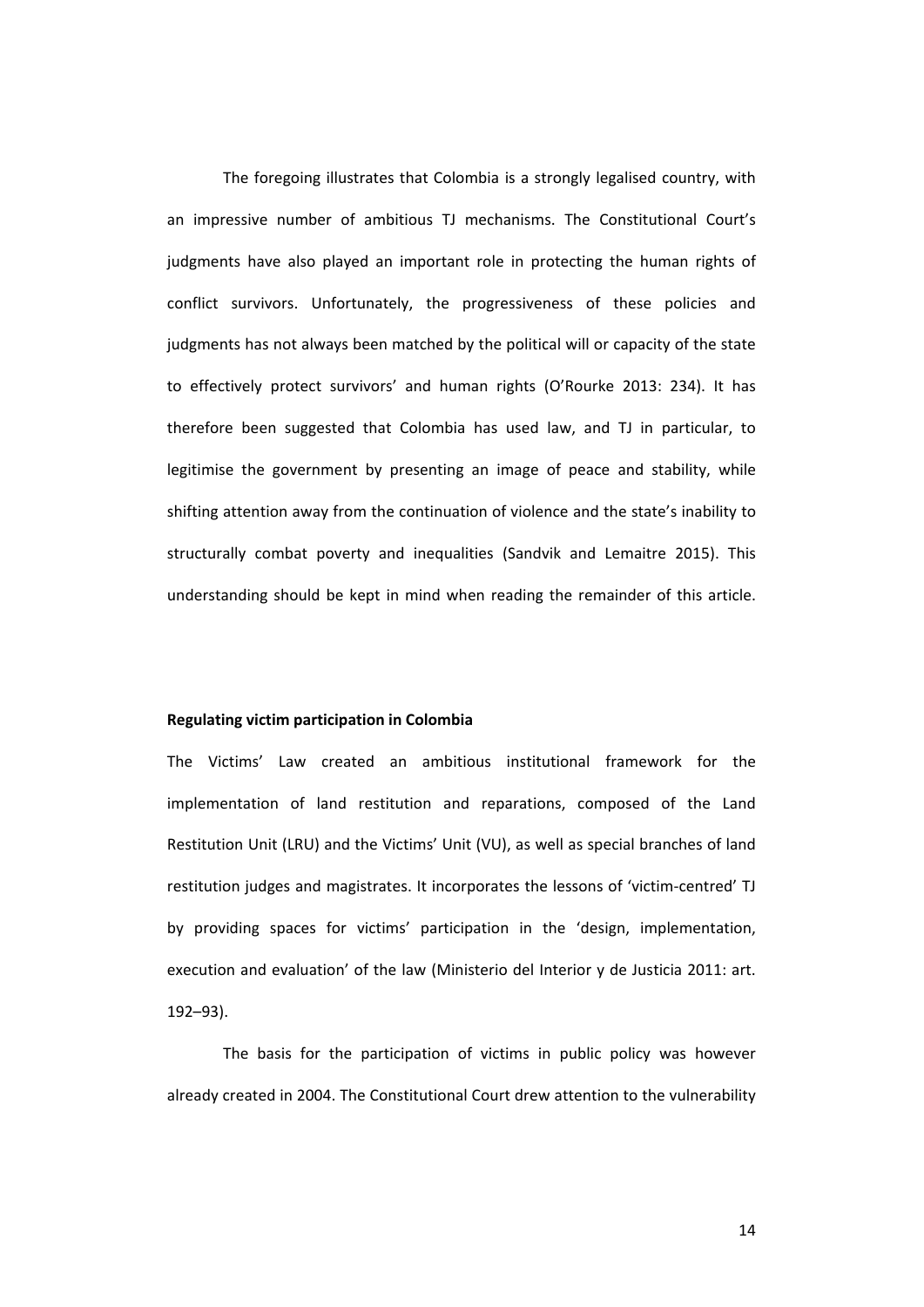of the situation and rights of internally displaced people (IDPs). It indicated that although its responsibility towards IDPs was already mandatory since  $1997<sup>4</sup>$ , the state did not have adequate policies to recognise and assist the millions of IDPs. The Court therefore ordered the development of public policies to support IDPs, and pointed out the need to enable IDPs to participate in the design, implementation and monitoring of these policies at the municipal, departmental and national level (Vargas Reina 2014).

The 2011 Victims' Law was based on this institutional framework, with two significant changes: participation concerned all victims of the armed conflict, regardless of the victimising experience that they had suffered, and participation became mandatory. The resulting normative framework aims to regulate the democratic participation and inclusion of victims through the creation of *Mesas de Participación Efectiva de Víctimas* (Effective Participation Councils of Victims, hereafter *mesas*) for membership periods of two years at a time. According to this framework, it is the duty of the state to offer victims of the armed conflict institutional spaces at the national, departmental, district, and municipal levels to guarantee their influence on the development, implementation and monitoring of the policies that affect victims (e.g. reparation, prevention, protection), and on how parts of the budget will be allocated to these activities, i.e. participatory budgeting. The law regulates both the composition and the participation of the *mesas*.

In relation to the composition of the *mesas*, the law stipulates that the municipal *mesas* have 24 seats (the other *mesas* have 26 seats) to represent a wide

 $\overline{a}$ 

<sup>&</sup>lt;sup>4</sup> Because of a law, Ley 387 de 1997, that creates measures to support and protect IDPs.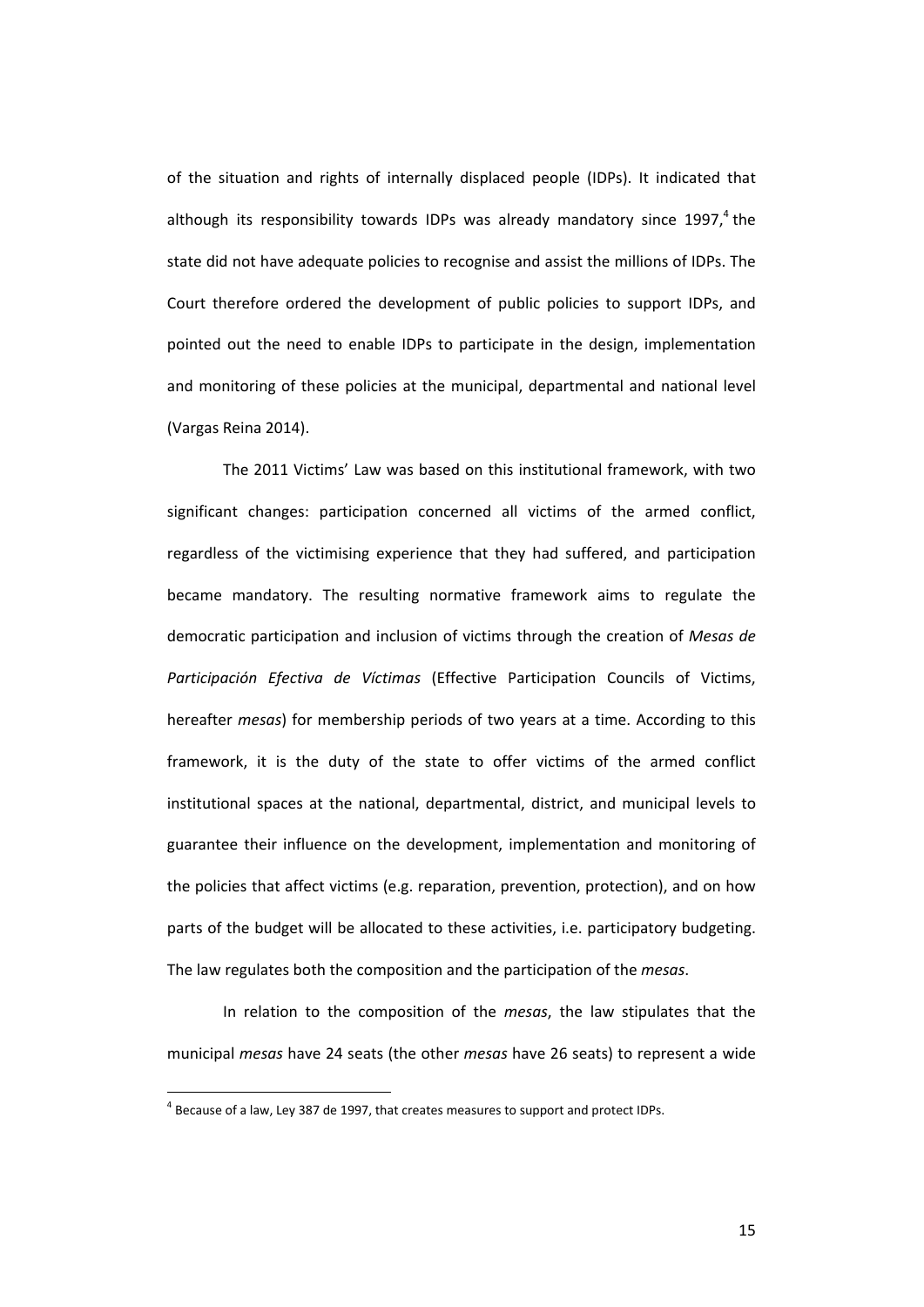variety of victims.<sup>5</sup> This is in response to often-heard critiques of how TJ tends to exclude certain victims as a result of a focus on specific human rights violations. A distinction is made between people who on the one hand experienced 'victimising facts' (*hechos victimizantes*) and represent victim organisations,<sup>6</sup> and on the other, in line with the law's differential approach, people who are from victimised sectors (*sectores victimizados*) because of age, ethnicity, gender, sexual orientation and other categories. This distinction means that all members are seen as victim‐ members representing different groups, consisting either of people who have experienced an acknowledged human rights violation or of people who belong to socially vulnerable sectors. All victims have the right to vote on decisions that influence the policies that affect them. The participating representatives of victim organisations need to be registered as victims in the Victim Registry, and they need to represent an official and pre‐registered victim organisation. The members can

 $\overline{a}$ 

<sup>5</sup> The composition of the *mesas* is as follows:

<sup>1.</sup>Two seats for representatives of victim organisations that represent victims of acts against life and liberty (homicides, massacres, kidnapping, enforced disappearance), at least one of them a woman.

<sup>2.</sup>Two seats for representatives of victim organisations that represent victims of acts against physical psychological integrity (torture, land mines), at least one of them a woman.

<sup>3.</sup>Two seats for representatives of victim organisations that represent victims of sexual violence, at least one of them a woman.

<sup>4.</sup>Eight seats for representatives of victim organisations that represent IDPs, at least one of them a woman.

<sup>5.</sup>One seat for a representative of LGBTI victims.

<sup>6.</sup>One seat for a representative of organisations of female victims.

<sup>7.</sup>One seat for a representative of young victims (between 18 and 28 years old).

<sup>8.</sup>One seat for a representative of elderly victims (over 60 years old).

<sup>9.</sup>One seat for a representative of disabled victims.

<sup>10.</sup>One seat for a representative of indigenous communities.

<sup>11.</sup> One seat for a representative of a traditional Afro-Colombian community.

<sup>12.</sup>One seat for a representative of a Roma community.

<sup>13.</sup>Two seats for members of organisations who defend the rights of victims.<br> $6$ The Victims' Law defines victimised facts as: crimes against freedom and sexual integrity; forced disappearances; forced displacement; homicide; kidnapping; personal injuries resulting in permanent incapacity and personal injuries that do not cause permanent incapacity; torture; forced recruitment of minors; land dispossession and abandonment; accidents with anti-personnel mines; unexploded ammunition; and improvised explosive artefacts and attacks.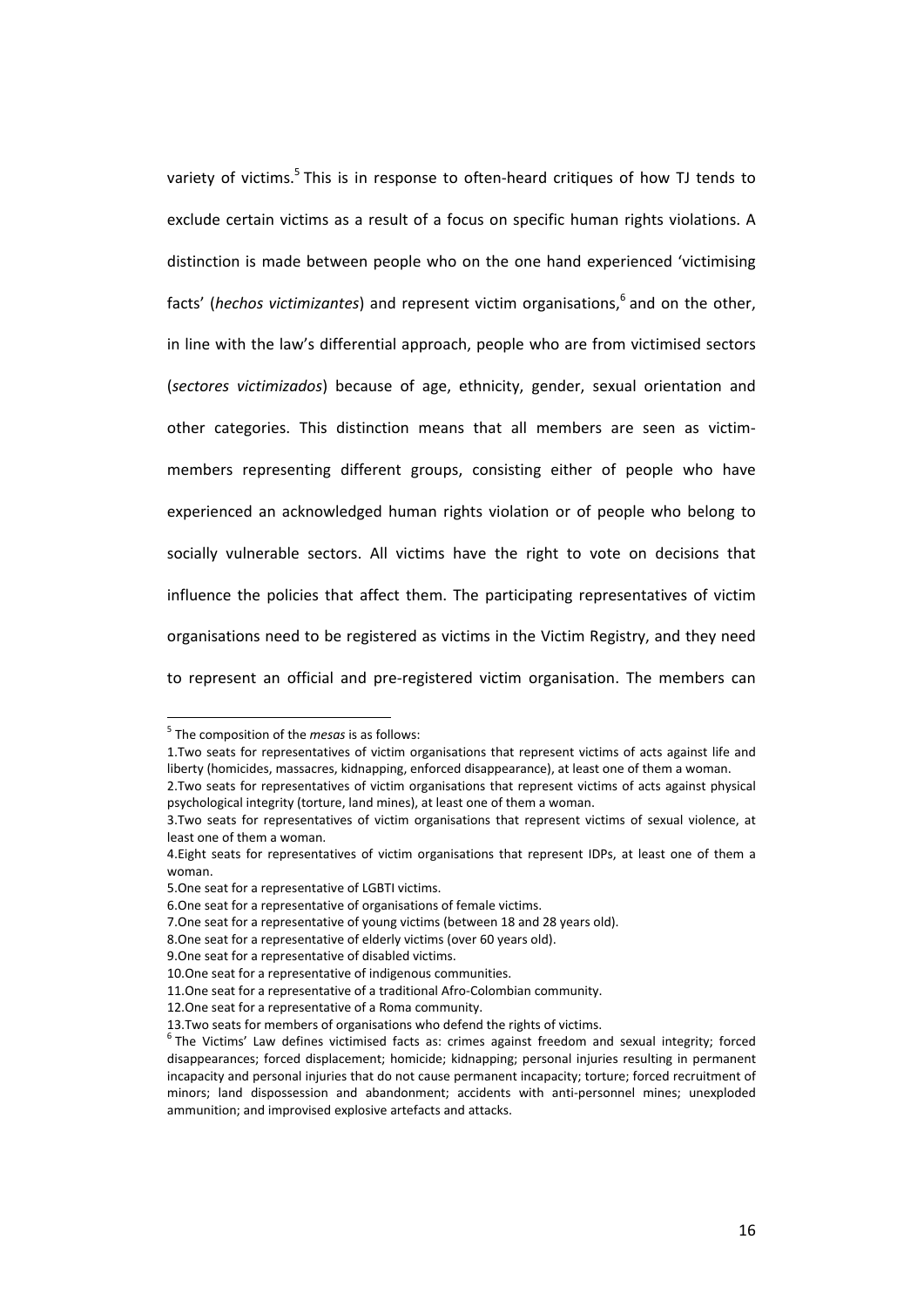stay in the *mesas* for a maximum of two periods (i.e. four years), and the positions within the *mesas* rotate. Representatives of the national‐level *mesa* will moreover elect the victims' representatives who participate in the Board of the VU, whereas representatives of the district‐level *mesas* will participate in the 'Territorial Transitional Justice Committees' at the departmental and municipal level. These are meant to coordinate the implementation of the reparation and development plans among the involved state institutions (Ministerio del Interior y de Justicia: art. 173).

In terms of the regulation of the participation, the Victims' Law stipulates that during meetings between the *mesas* and the municipalities where they are based, ideas are exchanged about the needs of victims, and support‐policies are monitored. During these meetings it is also decided how the parts of the municipal budget dedicated to policies for victims will be spent in the following year. The *mesas* are expected to have at least one meeting a month to guarantee the political engagement of victims. The municipalities and districts are logistically and financially responsible for facilitating these meetings; those with less financial resources need to be supported by the departmental and national governments. Additionally, the Law establishes that municipalities with more than one million inhabitants can create local victim *mesas*.

Hence, through different rules for the composition and functioning of the *mesas*, the Victims' Law created a normative framework to facilitate and regulate victims' influence on the implementation of the Victims' Law. Furthermore, collective reparations, which aim to repair the collective harms suffered by members of a social, ethnic or political group, region or community, also envision an important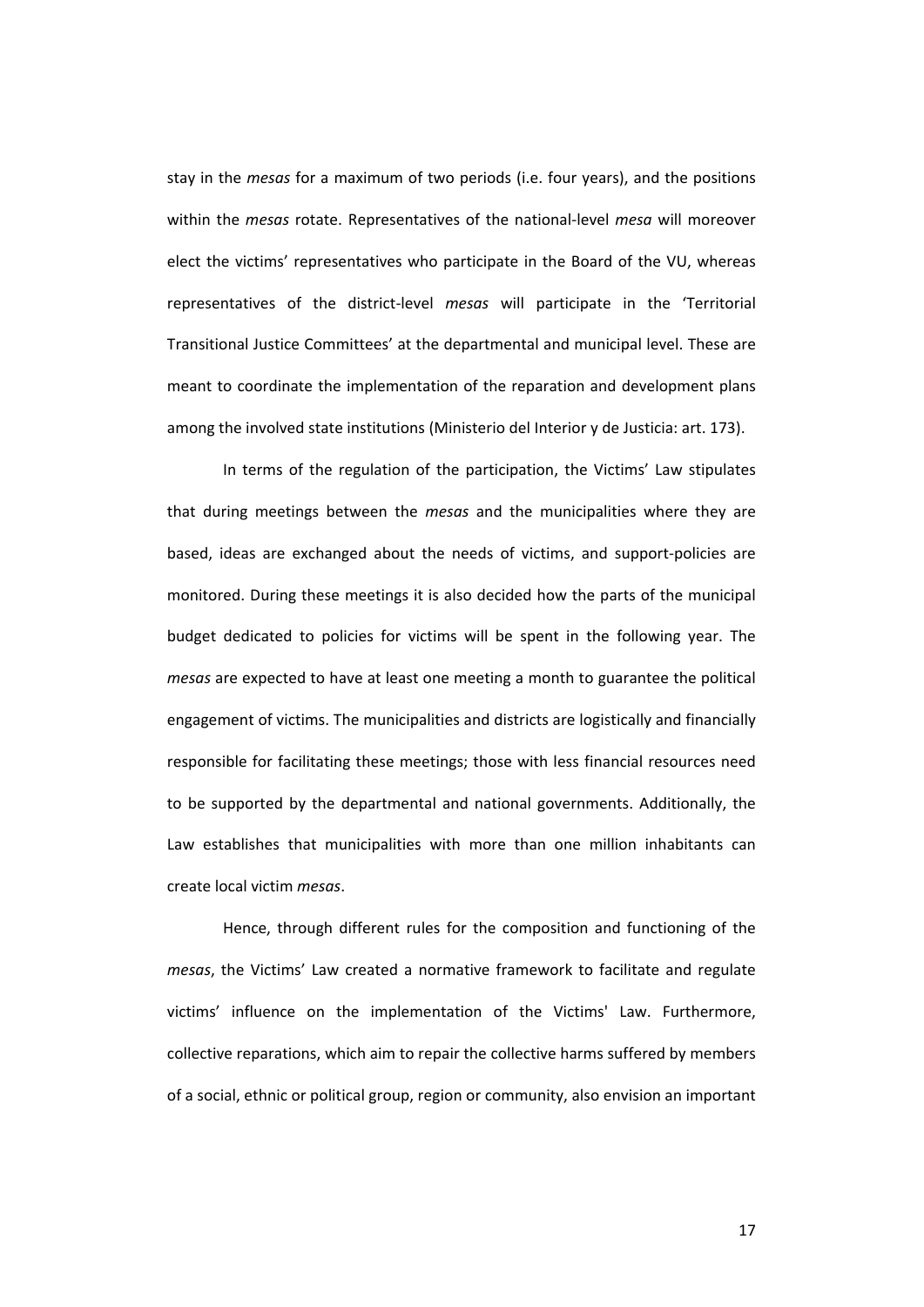role for the survivors, through the participatory elaboration of harms diagnoses and collective reparation plans and the creation of community steering committees.

As such, the aim of this participatory framework coincides with the goal of citizenship building as described above. The Law's 'transformative focus' intends to 'take actions towards the deepening of democracy and the strengthening of the capacities of persons … to recover civic trust in the institutions' (Ministerio de Justicia y del Derecho 2011: art. 5). The regulations for the composition of the *mesas* resemble what Cabannes (2003: 28) calls community‐based representative democracy, referring to a particular form of participatory budgeting that is implemented worldwide. Through an indirect system, decision-making is carried out through leaders, in this case from grassroots victim organisations. Participatory budgeting has existed in Colombia since 1996, and the peace agreement between the FARC and Colombian government also refers to citizen participation in the allocation of funds as a mechanism to promote peacebuilding through local decision‐ making (Dajer Barguil 2017).

To be able to analyse victims' political participation, it is necessary to examine how this complicated normative framework works in practice. This article examines two levels of this progressive framework for victims' participation: the municipal victim participation spaces and the steering committees to guide collective reparations at the community level. In doing so, it not only analyses the practical implementation of this framework, but also sheds light on how participation affects victims and influences their experience of reparation and emancipation.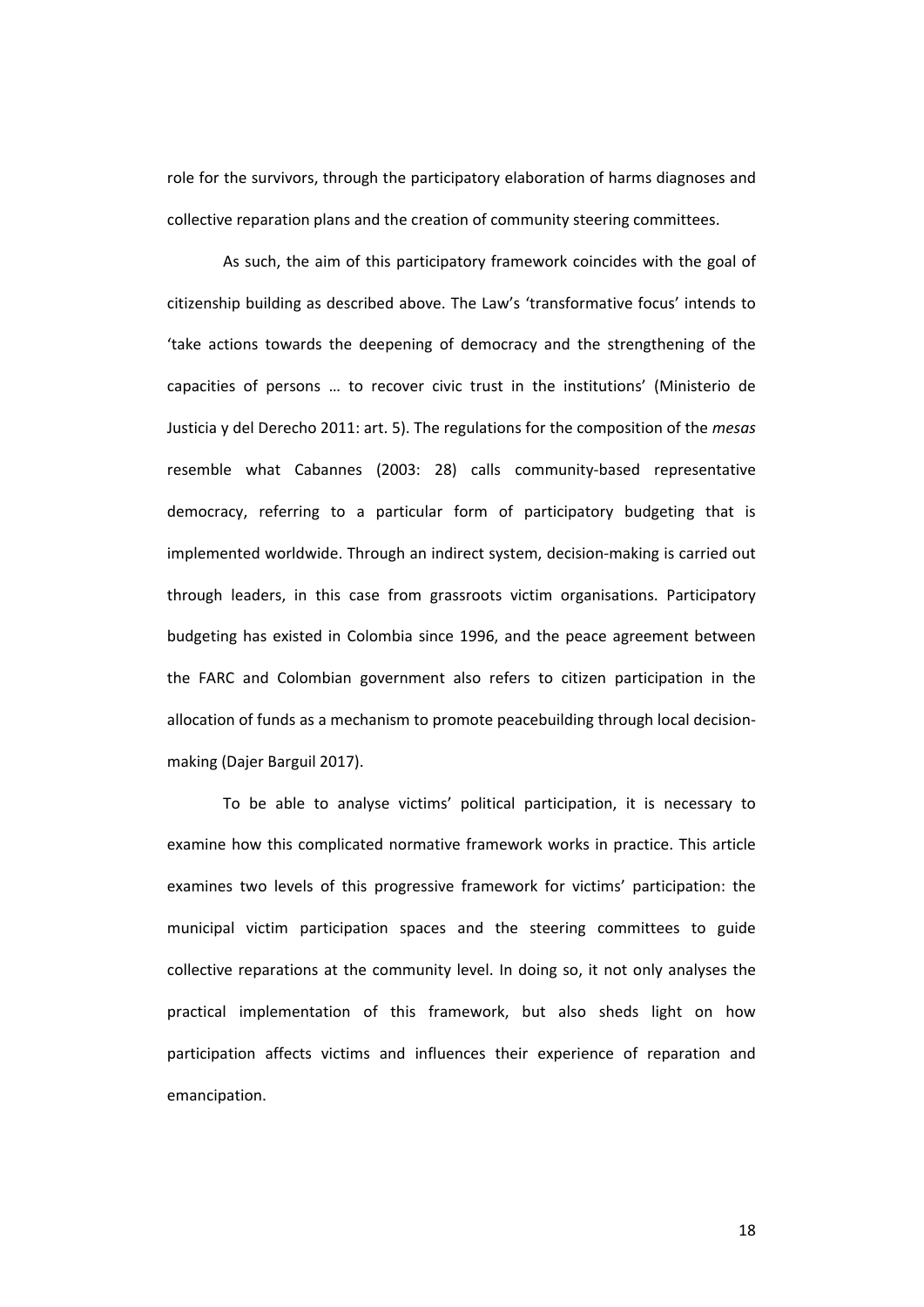#### **Victim participation in practice**

### *The challenges facing victims' political participation*

Two broader comments are in place before identifying the challenges facing victims' political participation on the basis of the empirical data. First, not all victims are willing to participate in a victim organisation, let alone be represented by a leader in a *mesa*. According to Rettberg (2014), seven percent of the more than six million registered victims were organised in over 3000 organisations in 2014. This means that there is a possibility that some priorities of victims are not included in the public policies. Second, the *mesas* were in their second period at the time fieldwork was conducted. The elections for the first *mesas* were in 2013, and since *mesas* only exist in a specific composition for two years, new elections were held in 2015. This implies that it was not possible yet to evidence profound changes produced by victim participation in the development, implementation and monitoring of public policies developed to support victims and budget allocation processes.

The analysis of the *mesas* in daily practice demonstrated several obstacles for their optimal functioning*.* First, there is no mechanism to gain insight into the extent to which leaders of victim organisations represent the priorities of the members of their own grassroots organisations. These organisations need to be officially registered, and the victimising facts that the leaders have experienced need to be registered in the Victim Registry. Victim organisations can apply for different seats. However, the intensity of the contact between the victim leaders and their rank and file, and the number and character of the activities of the grassroots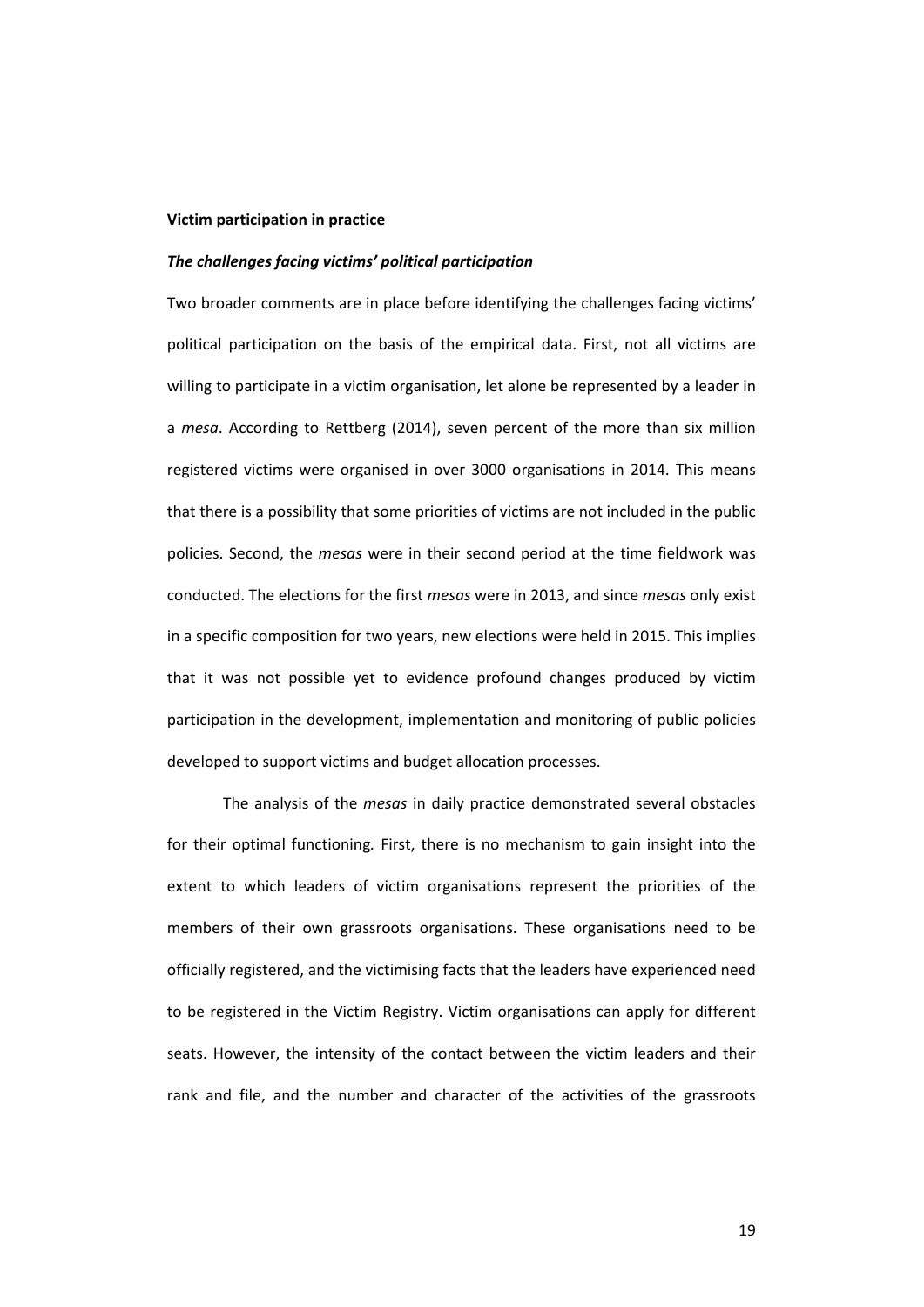organisations is unclear. It is for example not transparent how leaders inform their grassroots organisations and how they make an inventory of the priorities of their members. These organisations are not visited or otherwise contacted by officials. When postulating for a position in the *mesa*, leaders do not need to present minutes of meetings of their victim organisations or show the objectives and priorities of their organisations*.*

Therefore, as different officials explained, there is no way to verify the extent to which a victim leader represents the objectives of their victim organisations or whether they are raising topics on their own initiative (Interview 13 July 2015; 11 August 2015). This means that the emphasis does not lie on victim organisations and the brokerage role of leaders between the *mesa* and grassroots organisations, but on the person who is chosen.

Second, there is insufficient institutional and financial support for the *mesas* in all locations, even if there is sufficient political will. Every four years, agreements are made at the national and departmental level about the budget and the development plan for the implementation of the public policies for victims. It is the responsibility of the governmental institution at the municipal level (i.e. the Victims' Unit, or another entity affiliated with the municipality) to guarantee the participation of the *mesas*. They need to offer spaces to organise the meetings, provide food and drinks during the meetings, (in some municipalities) the transportation of the members, organise informative workshops, inform the *mesas* on the plans and projects implemented for the reparation of the victims in order to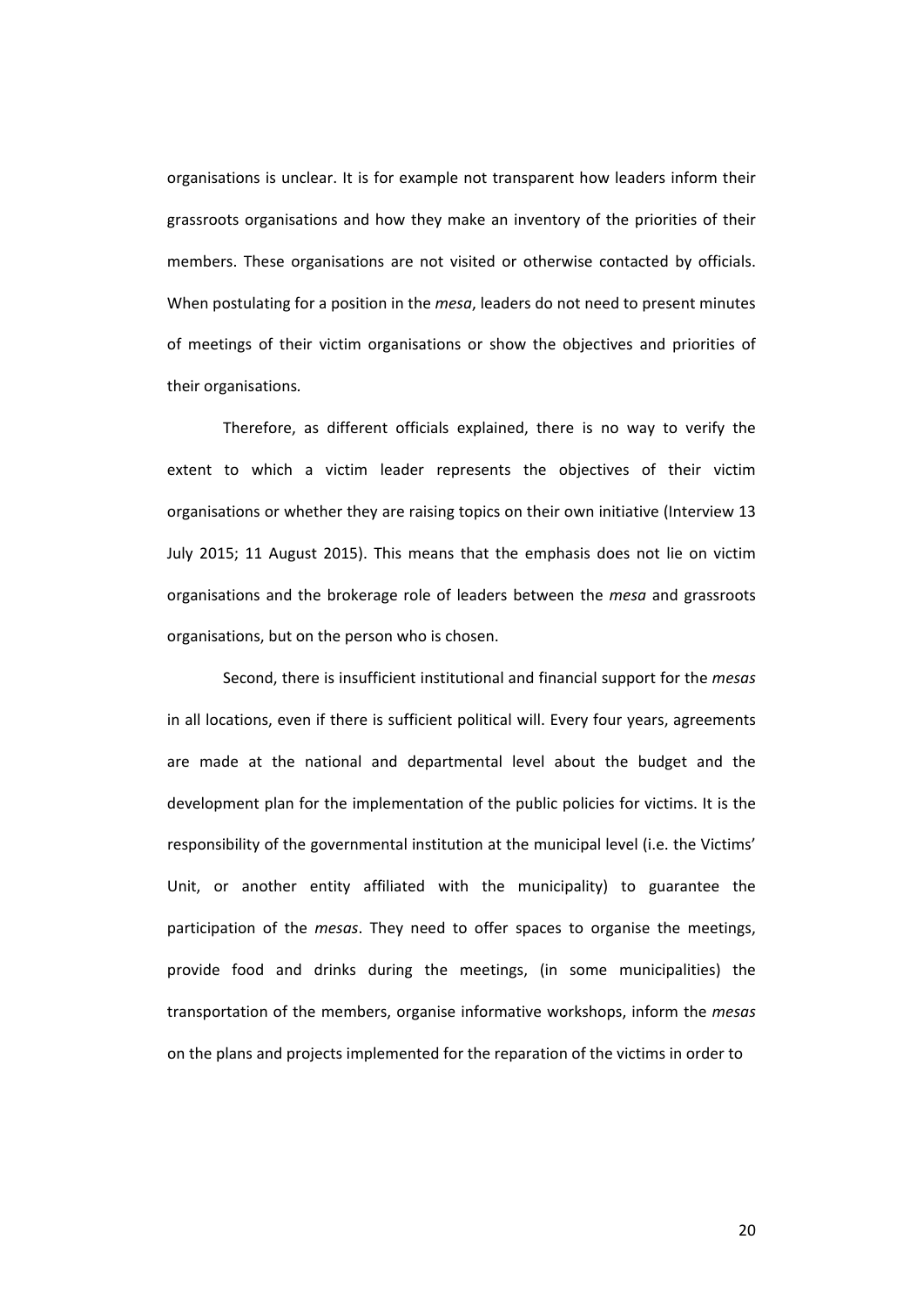facilitate victims to take decisions on how these public resources will be spent, and support the councils with their application for subsidies for specific activities. Although the Victims' Law prescribes the logistical and financial support of the departmental or national government for the municipalities in case they do not have enough resources, in practice this does not happen enough. Interviewed victim leaders argued that this lack of necessary resources limits their participation (Interviews 25 August 2015; 7 September 2015). Officials at the national VU recognised that insufficient budget limited the possibilities to integrate local priorities in public policies for victims, and the opportunity to diffuse ideas and plans from the local to the district, departmental and national level (Interview 17 September 2015).

Furthermore, there is no economic allowance available for the members in the *mesas*. Victim leaders have pointed out that as a result, every hour of participation means no income. To be able to have influence on the public policies it is important to devote considerable time to activities related to the *mesas*, in order to obtain information and be an interlocutor for institutions. This situation creates a dilemma for some victim leaders who are actively involved in the *mesas* and leaders of victim organisations who did not yet apply for the *mesas*.

Third, it is still very dangerous to be a leader of a social organisation in Colombia today. An estimated 283 Colombian social movement leaders were killed in 2016 and 2017 (Delgado 2017), since the FARC has left the territories they controlled. Expressing priorities for reparation plans is perceived as dangerous, and encouraged some leaders to withdraw or not even take part in the *mesas*. The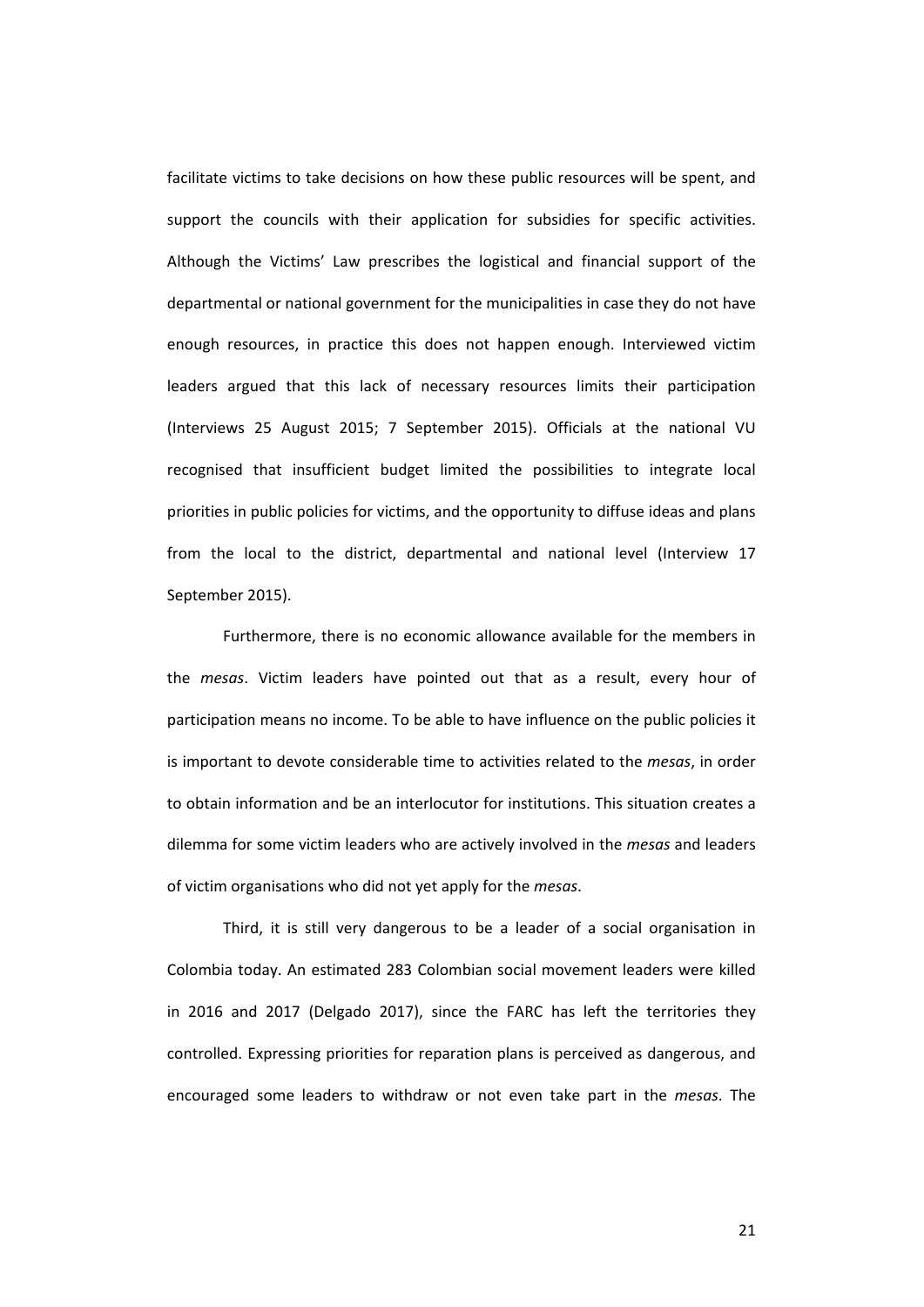suspicion that some members of *mesas* are or were involved in paramilitary activities was expressed by both victim leaders and officials at the municipal entity involved in facilitating the *mesas* (Interviews 25 August 2015; 7 September 2015; 9 September 2015). This is not an uncommon phenomenon in Colombia, where illegal actors have been known to enter the political spectrum before (Gutiérrez 2015). As in other parts of the country (Darjel Barguil 2016), the participation of victims is at risk because of security threats against them, in spite of all the participation measures ensuing from the Victims' Law. Municipalities are not able to guarantee sufficient security and protection mechanisms for those participating in the *mesas*, which jeopardises the possibilities for inclusive representation.

The fourth factor is the difficulty to find representatives in line with the prescribed composition of the *mesas* in the Victims' Law. Victim organisations are generally not organised exclusively in line with a specific type of human rights violation, and their rank and file might belong to different victim categories. In many cases people have experienced different or multiple types of victimising facts (Interviews 25 August 2015; 17 September 2017). For example, a person might be displaced, but also a family member of a disappeared person. Nonetheless, they need to represent the needs of one particular category of victims in the *mesa.* It is also difficult to find people who represent the specific marginalised or victimised sectors of Colombian society. Roma people are rare in Colombia, and because of the social stigma it is difficult to find people who will represent LGBTI persons, let alone that these groups have their own neighbourhood organisations. Accordingly, some *mesas* are incomplete because it is impossible to find the 24 persons who can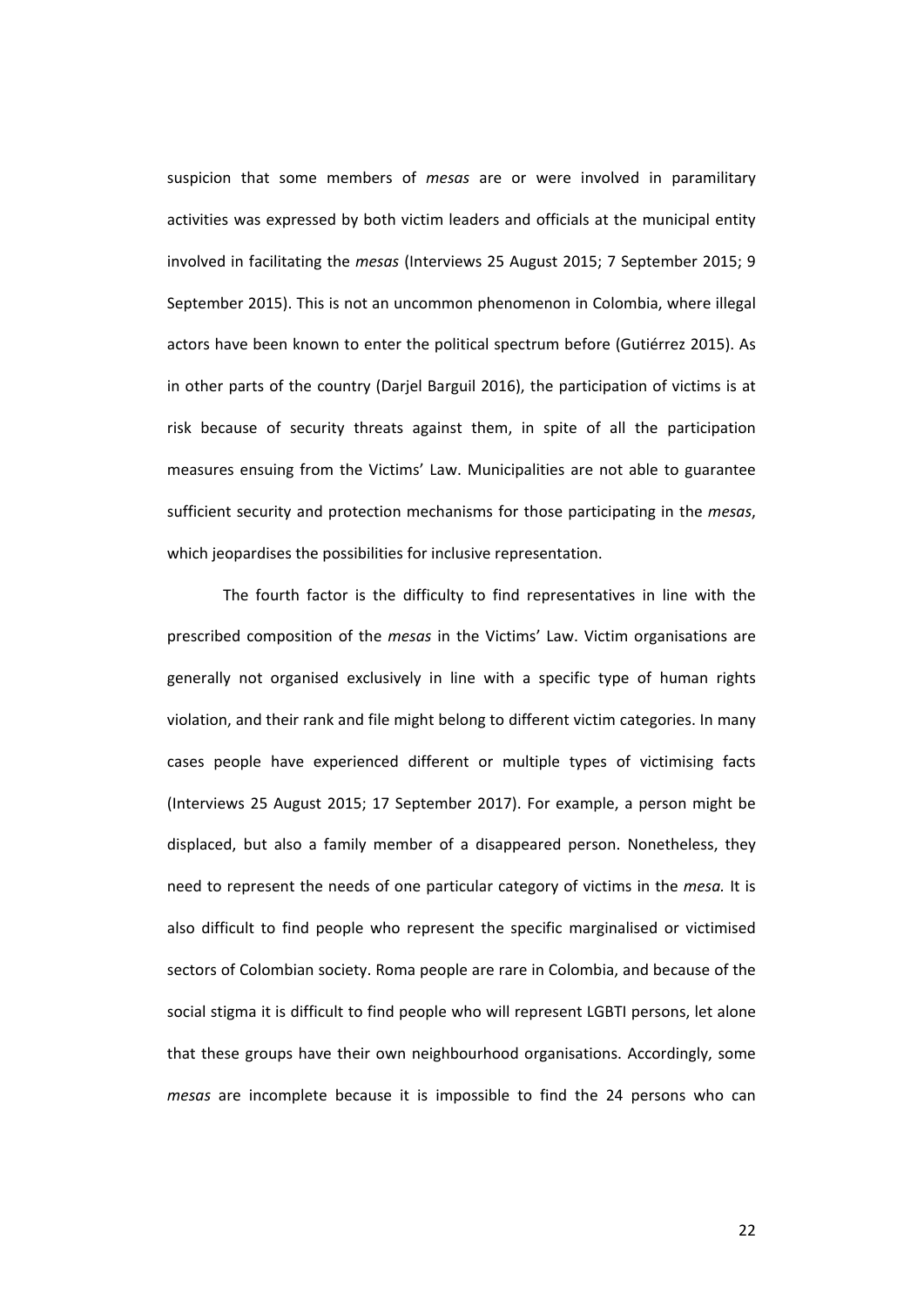represent the different categories ‐ some *mesas* only have six out of 24 members. This implies that the needs of some victim groups might be overrepresented because different people might belong to various victim groups, while they do not officially represent those groups.

In spite of its progressive framework for promoting victim participation, and the efforts taken by public servants and victim leaders to ensure the widest 'effective participation' of victims, this examination shows it has been complicated to explore the possibilities of victim organisations' socio‐political engagement to foster localised approaches to  $T J$ .<sup>7</sup> Some scholars have noted that few studies deal with grassroots activists, such as organised victims of human rights violations (McEvoy and McGregor 2008), while the political participation of victim organisations in TJ procedures and their potential intermediary role is also little explored (Strassner 2013; de Waardt 2016). Gready and Robins (2017) argue that especially victim organisations 'represent a mobilisation of those affected by violations, able to act locally and use a range of repertoires of action, but also engage with a formal TJ process and NGOs' (Gready and Robins 2017: 964). The attempt that has been made here to offer new insights into the opportunities and limitations of TJ, indicates that a gap between the theory and practice of the functioning of the *mesas* hinders the influence that victim organisations can have on public policies.

 $\overline{a}$ 

 $<sup>7</sup>$  In relation to political participation as a result of the Victims' Law, García-Godos and Wiig (2018) also</sup> demonstrate limits. In their research on land restitution activities they observed that recruiting IDP representatives was difficult for municipalities due to issues of constituency and organisation (2018: 49).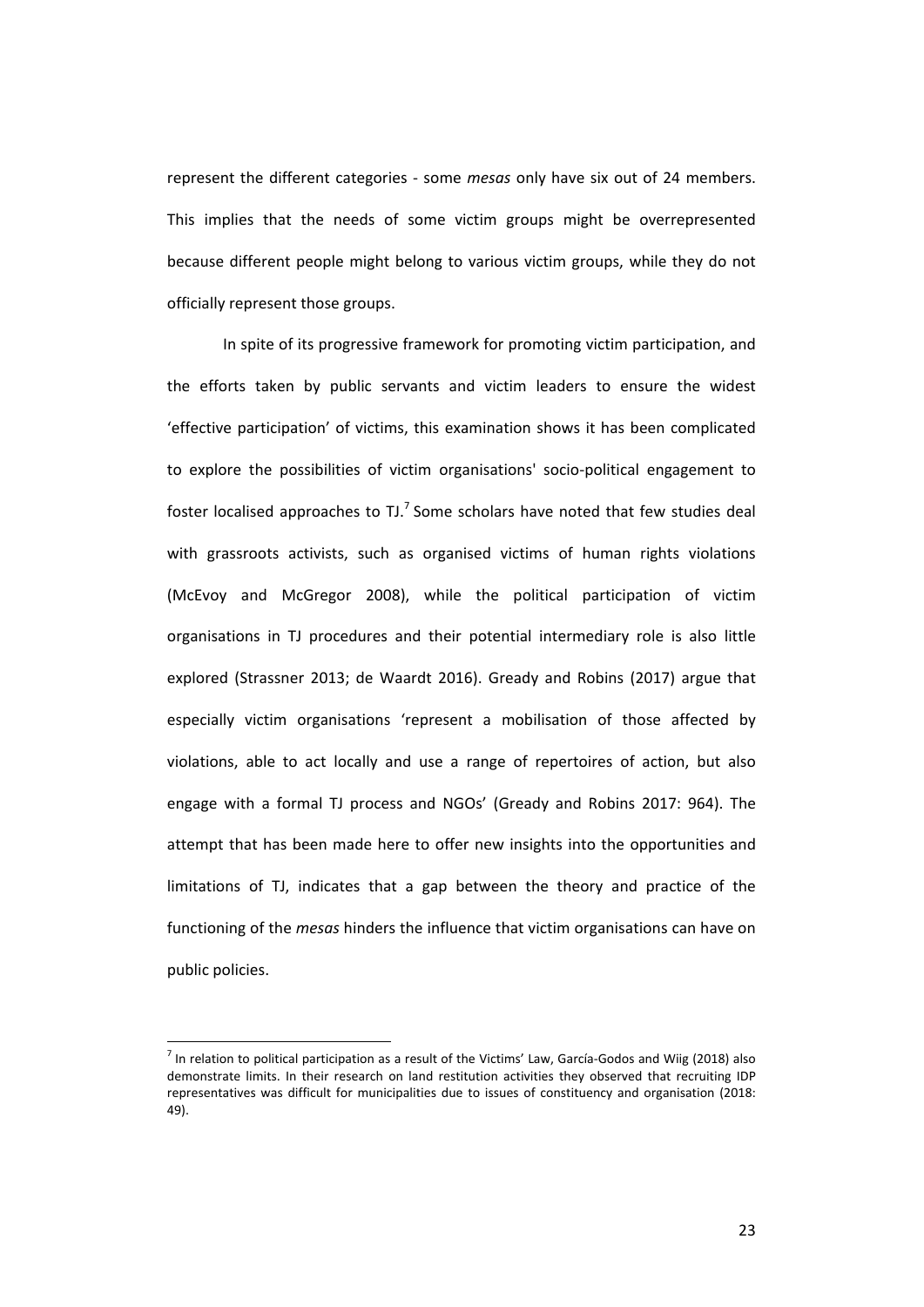#### *Victims' experiences of local participation in collective reparations*

The following section describes the way participation took shape in the collective reparation process in two remote rural communities of small‐scale cattle farmers in Chibolo, in Colombia's Magdalena department. Participation here did not lead to a greater sense of ownership, due to two main factors. The many different types of participation activities and groups in relation to the reparation process made participation time‐consuming, impacting the time and energy people had for their own activities, and for local forms of participation. Furthermore, the way that state officials had shaped participation made victims feel that participation became a tool employed by the state to legitimate the process, rather than creating ownership.

The people in these communities of Chibolo were displaced by paramilitary group *Bloque Norte* in 1997, and returned ten years later, in a so-called voluntary return, without state accompaniment. In 2012 they embarked upon the process of land restitution. In the same year they were included as subjects of collective reparations, which sparked the participatory development of a *diagnóstico de daño* (harms diagnosis) led by the VU, to identify the harms suffered by the communities. This diagnosis formed the basis for the creation of collective reparation plans in a process that took two years and proved frustrating for the community members, who felt that not all their expressed needs were taken into account. This coincides with experiences in other parts of Colombia (Sikkink et al. 2015). This frustration was compounded by the fact that most collective reparation measures, which for example included the reconstruction of communal wells and schools, the recovery of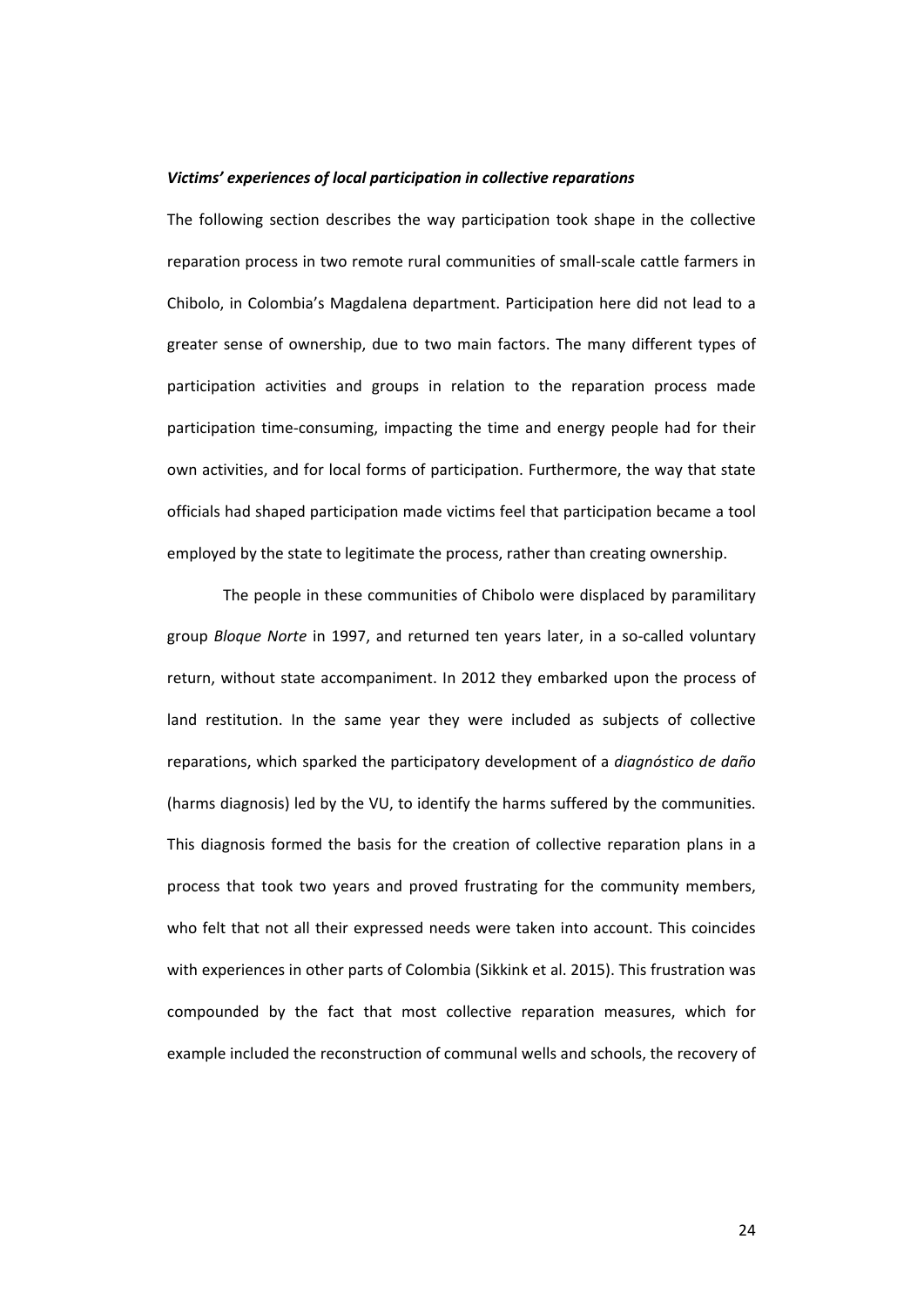the community's authentic forms of organisation and commemorative activities, had not yet been implemented by the time fieldwork finalised in 2017.

In spite of this, the collective reparation process involves the creation of a plethora of organisation spaces. To implement the collective reparation plans, the VU created a *comité de impulso* (steering committee) in each community, consisting of approximately twenty community members. In addition, the VU implemented the psychosocial support programme *Entrelazando* (Weaving together), which was led by an additional group of community *tejedores* (weavers), some of whom were also part of the *comité de impulso*. Furthermore, the work to reconstruct historical memory with the National Centre for Historical Memory – also part of collective reparations – was managed by a group of *gestores de memoria* (managers of memory) in each community. These three committees only cover the processes directly related to the reparation process. In addition, the state's social services department implemented a welfare programme which had its own steering committee, while some community members also participated in the municipal and departmental *mesas* described above. It should moreover not be forgotten that these communities already had their own community organisations.

For some people in these communities, participation had been important. The fact that the state listens to people's experiences and demands is an important step towards the recovery of trust in the state: 'here we never really participated, because of fear and all that, and now the institutions are gathering us and that has helped a lot' (Interview 15 October 2015). Yet although participating in TJ processes can create a sense of ownership among beneficiaries, it can also be experienced as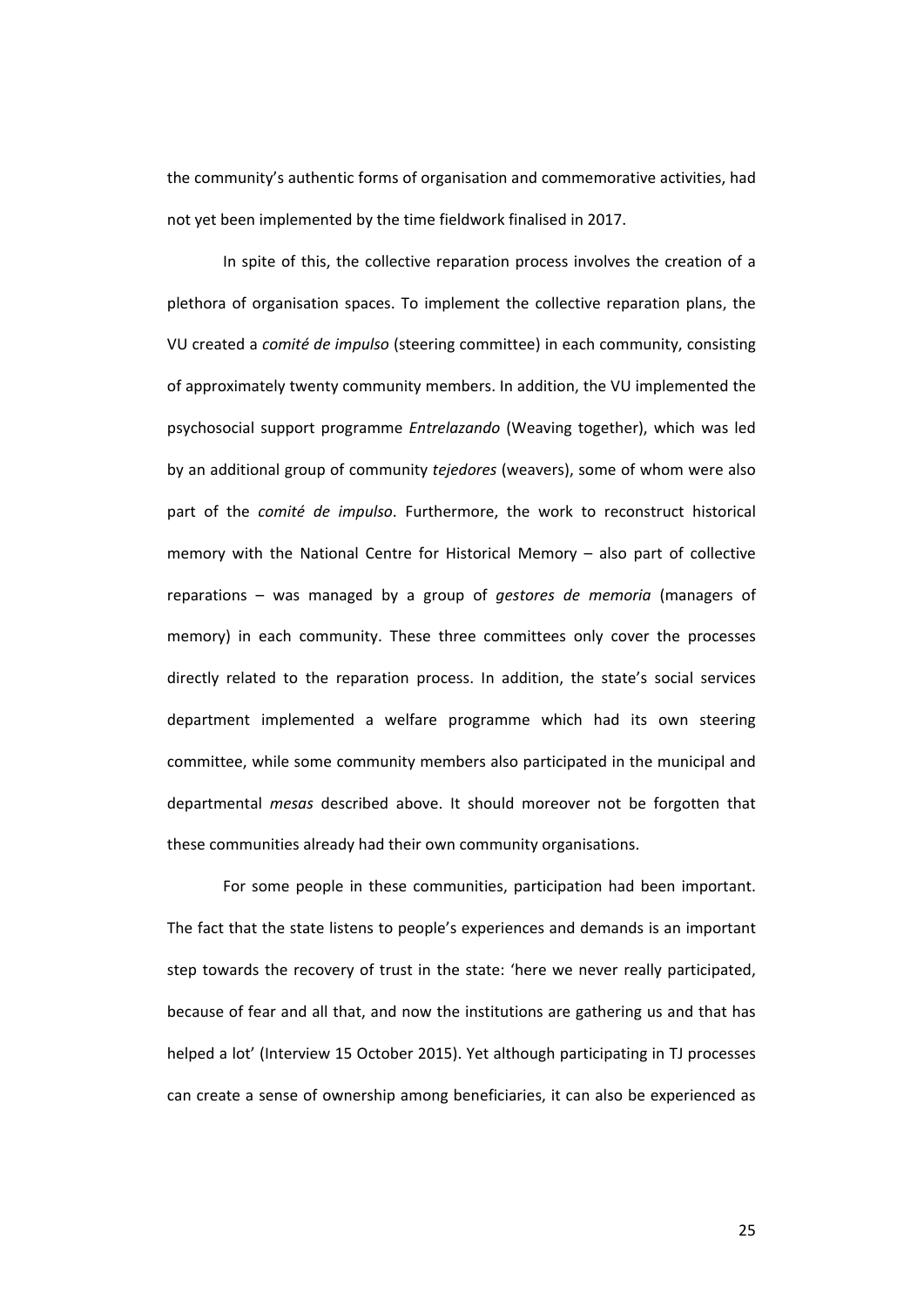an additional burden (Laplante and Theidon 2007b; Millar 2015). This was true for the communities in Chibolo. People here, as in other parts of the country, mentioned that the *comités de impulso* were formed without proper instruction about what these committees and participation in them should entail. As a result, some of its members recognised they did not know what they were expected to do, beyond simply attending the meetings. Most community members were feeling overwhelmed by the number and length of meetings. These often took up half a day and consequently required people to take time off from their work and daily activities. Participation in this and other committees was therefore irregular, leading to reproaches by the VU.

In response, the state, United Nations and NGOs frequently organised training workshops to help people understand and perform their roles. As these trainings targeted the numerous communities involved in collective reparation processes around the country, they were generally held in Bogota, Santa Marta or Cartagena. Although travel allowances and lodging were provided, attending these trainings required a considerable investment in time. As a result, some of the community leaders almost seemed like professional reparation leaders, albeit they were unpaid and sacrificed working on their own plots of land or their family relations. The family tensions of one community leader were well known. His wife was unhappy, being left alone in a house that nearly fell apart while her husband travelled almost every week to attend trainings. Their oldest son had to replace his father in working on the land, obstructing his possibilities to finish secondary school. Participation therefore implied costs in terms of time, work or goods, which explains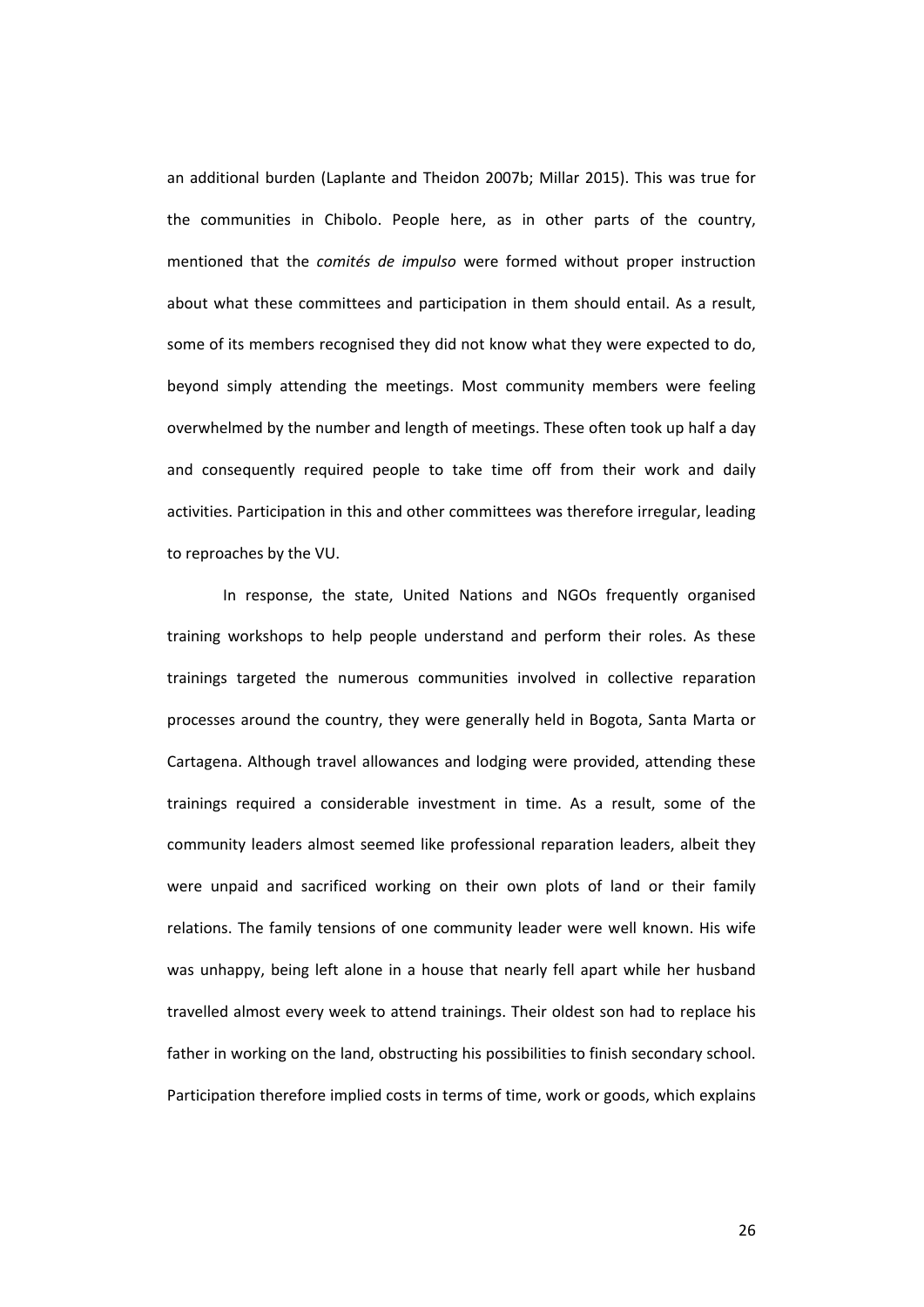why not all beneficiaries necessarily wanted to be involved in 'deep participation' (Cornwall 2000).

Furthermore, people felt that the state used participation to delegate its reparation responsibilities. Similar to survivors involved in collective reparations processes elsewhere, whose experiences were heard during a national‐level meeting (Meeting notes 10 December 2015), various committee members expressed the feeling that the VU had created these committees in order to share the responsibility for implementing the reparations with the community, instead of taking all responsibility itself (Focus group 19 March 2016). Indeed, during several community meetings attended, the VU seemed to place the blame for the poor functioning of the committees and therefore the slow implementation of collective reparations on the beneficiaries rather than on the poor instruction they had received. In several meetings the VU not only made clear that other institutions were responsible for most of the reparation measures, pointing at their own limited responsibility, but also urged the communities to start 'getting their house in order', know the Victims' Law and its protocols, and attend municipal meetings – which the municipalities repeatedly failed to convene. They even indicated that most of the work needed to be done by the *comités de impulso* rather than the VU. The committee members expressed feeling uncomfortable with the unrealistic expectations placed on the *comités de impulso*. Although they felt a strong responsibility towards their community, they also felt powerless in their role of steering reparations. They perceived that the local governments did not pay attention to the requests of the *comités de impulso*, whose members moreover had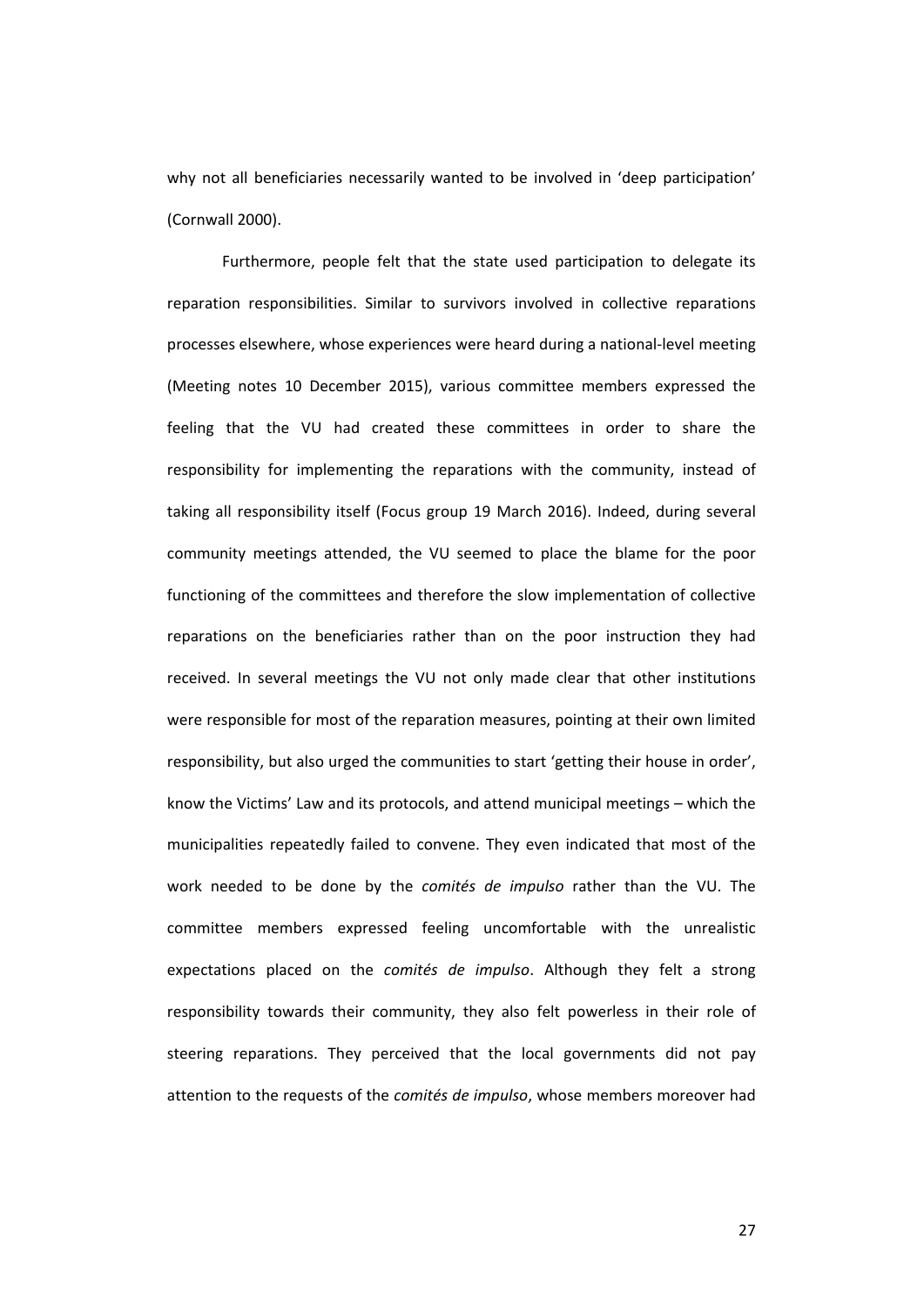not been adequately trained on the required skills to lobby the wide range of local and national state institutions involved in the implementation of the often complicated collective reparation plans.

The meagre reparation results led to tensions at the community level. Community members questioned whether the representation of their communities was actually their leaders' prime motivation, or if they rather enjoyed travelling. Moreover, the knowledge acquired in these trainings was hardly ever transferred to the wider communities, reinforcing discontent. It was unclear whether the institutions providing the trainings were aware of these divisions and power dynamics and of their own role in reinforcing them, since their infrequent and short visits made it difficult for them to gauge the depth and impact of the tensions. This resembles the municipal-level participation process, where the state also seemed to have surprisingly little possibilities to ascertain whether information was actually passed on to the wider victims' organisations.

The state seemed more interested in enforcing the formal rules of participation than in ensuring that participation was meaningful for the community members. The message sent by the state was not only that the survivors should work hard to make their own reparation a reality, but moreover that they should work in a specific way, as facilitated and prescribed by the state in 'invited spaces' for which the rules had already been set and in which participants felt they had little influence. This evidently produced frustration: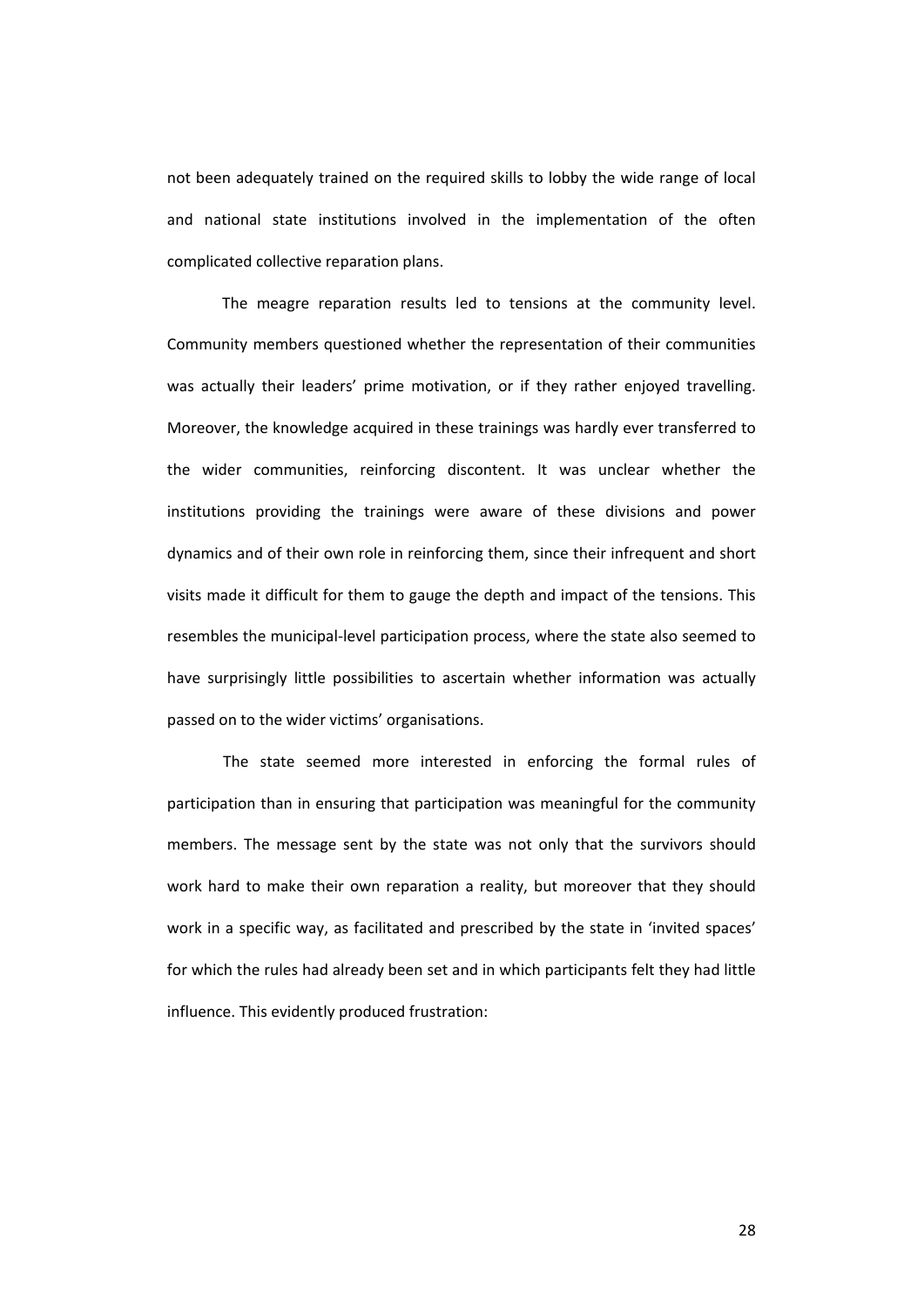One community member seemed sceptical about the meeting. He said he's been here for six years going to all the meetings, and now he has even less than when he came here. He said they have drawn the community, its past and future at least twenty times and nothing ever changes (Field notes, 10 March 2016).

As several authors have argued (Cornwall 2004, Baiocchi 2017), invited spaces can still provide opportunities for transformative participation or even 'subversion'. This however requires a process of building capabilities for the political engagement in democratic processes (Cornwall 2000), which these communities did not demonstrate and which the state or accompanying civil society organisations did not help building.

Meanwhile, the state's creation of 'invited spaces' risks weakening the 'popular spaces' of the communities, where community members have previously demonstrated political engagement, for example through the organised return to the land in 2007. Although the VU encouraged the communities to have their own meetings and organisation, the state‐prescribed forms of participation were so time‐ consuming that there was ever lower interest for the communities' own organisation. As a result, by May 2017, membership of the community association had almost halved, contradicting the measure of 'recovery of the community's organisational spaces' included in the collective reparation plans. This shows how aid and well‐intended programmes can cause harm by undermining local strengths such as community organisation (Anderson 1999).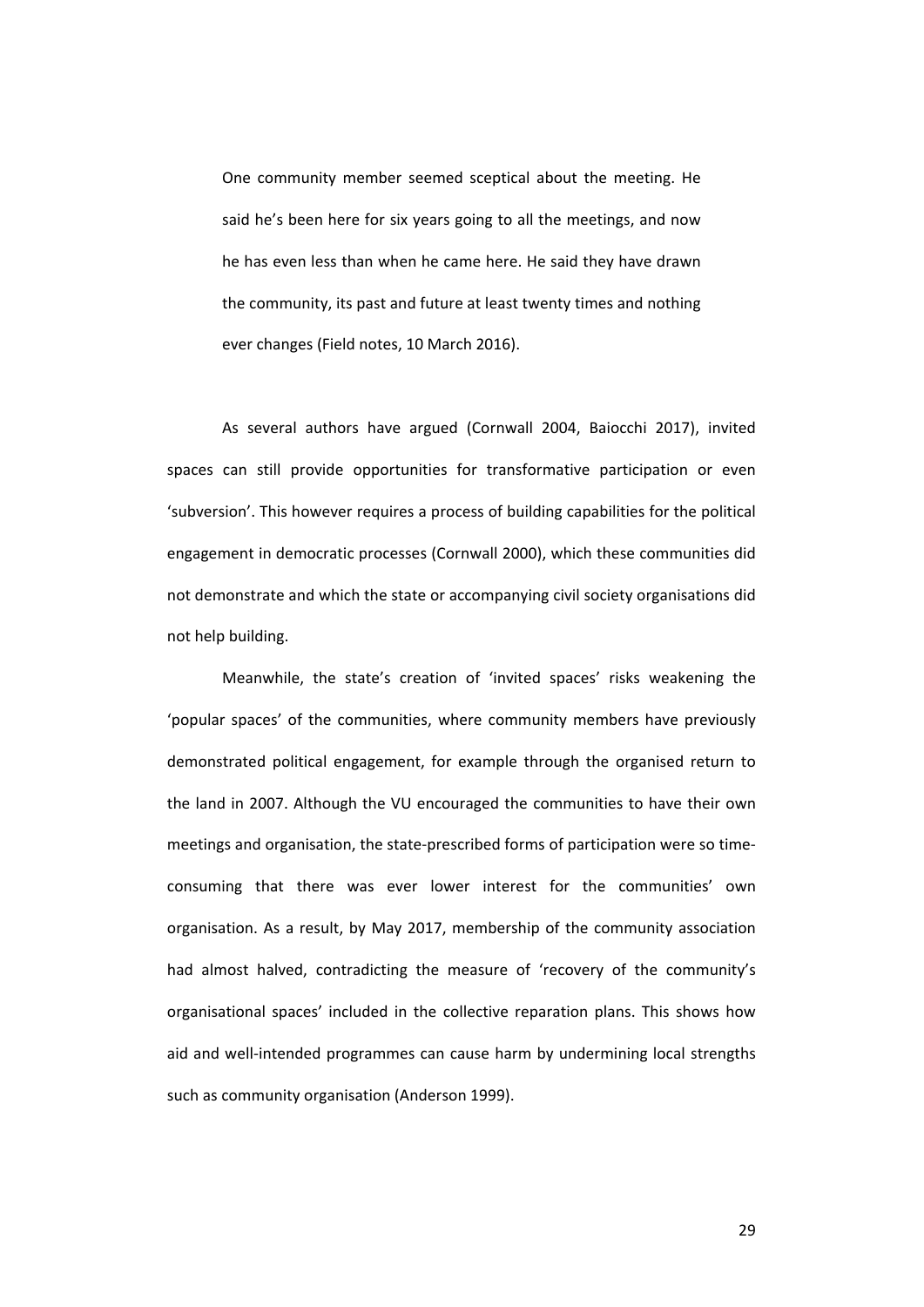This lack of space for genuine participation in decision‐making was not lost on the community members:

One sees that the institutions are eager to show something. But in reality, there is nothing! I mean, what we are saying is that they are only interested in coming, gathering five people and taking the pictures (Focus Group 19 March 2016).

This comment demonstrates that participation does not automatically lead to an increased sense of ownership or a step towards citizenship building. If survivors sense that the state is mostly interested in 'ticking the box' of victim participation, they can experience feelings of frustration or powerlessness, for wasting their time in participatory spaces that are not producing any changes (Kelly 2004). These dynamics risk turning participation into a form of legitimation of the reparations programme instead of a genuine or effective attempt to increase victims' ownership.

## **Conclusions**

As laid out in the introduction of this article, victims' role in judicial and non‐judicial TJ activities has evolved from passive to more active during the last decade. In this article however, we argued that this role cannot only be evaluated based on victims' mere presence during judicial TJ procedures or by analysing normative frameworks to encourage the influence of victims. We have used an empirical approach to explore the possibilities and limitations of victims' socio‐political engagement.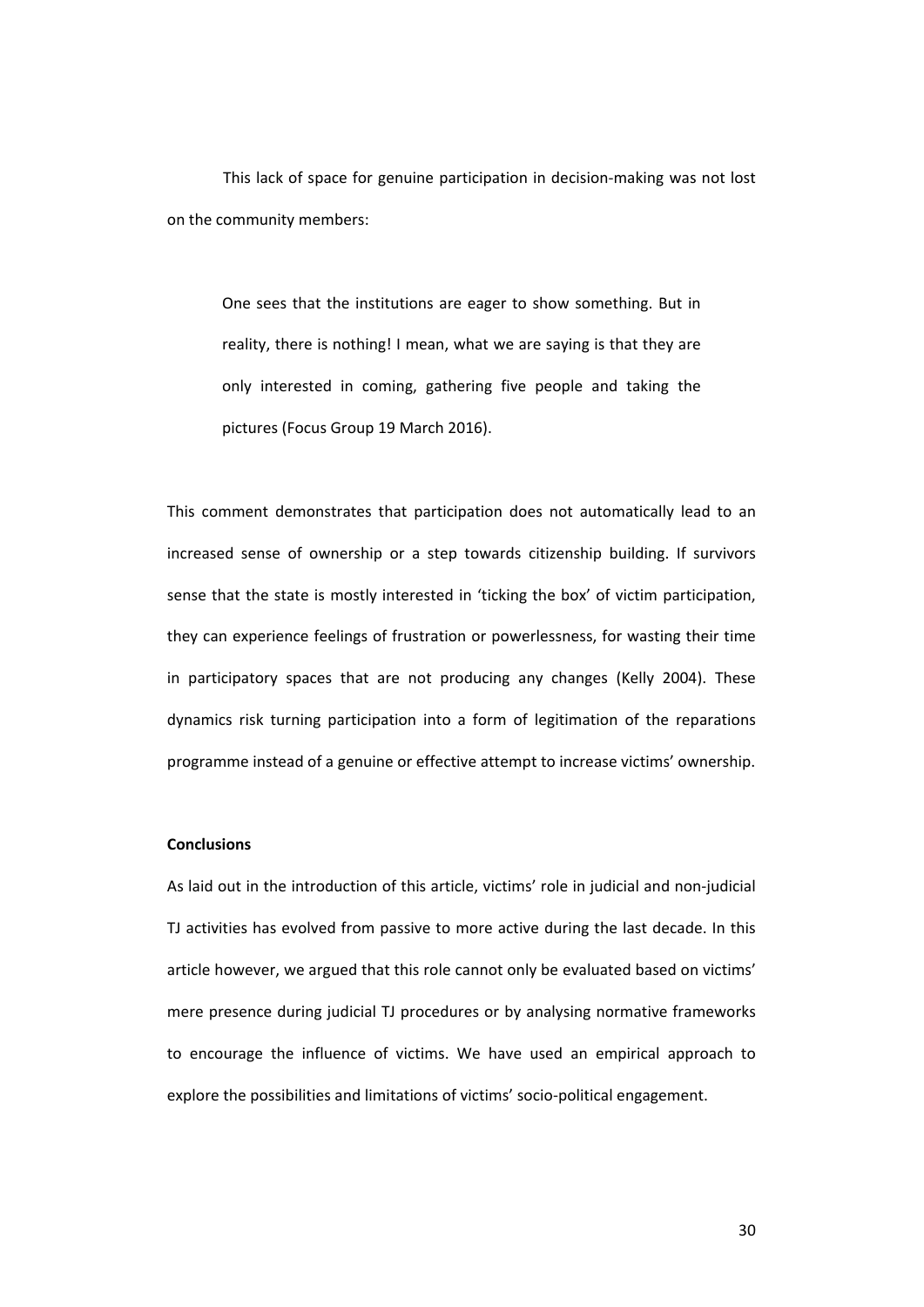Colombia's Victims' Law created an impressive and progressive normative framework to recognise and acknowledge victims' views and expectations vis‐à‐vis TJ mechanisms, and to enhance beneficiaries' capabilities and agency to advocate for their own rights. Colombia has thus set an example for the world by giving victims themselves the right to be interlocutors through victims' *mesas* and community committees. Because of the different regulations for participation, victims' rights and objectives must be taken into account in the design, implementation and monitoring of the different decisions, policies, projects and activities for victims. This could have the potential to yield and recognise contextualised approaches to TJ. Studying this law thus also offers researchers the opportunity to study victims' participation in TJ, beyond their mere presence as statement givers or consultees.

This article has illustrated how in spite of the Victims' Law's noble intention for promoting victim participation, reality is far more complex. The resulting framework is so rigid in its attempt at inclusion that it fails to respond to the more messy reality on the ground, while continuing power relations prevent victims from participating in decision‐making processes in many instances. Furthermore, the complex array of 'invited' participation spaces created by the Victims' Law is not only confusing but also time‐consuming and costly for survivors, to the extent of weakening their own, 'popular' spaces of participation and organisational structures. The observations analysed in this article show how victim participation in Colombia's Victims' Law seems to have become a goal in itself, rather than a means to achieve increased local ownership over TJ and citizenship building. Instead, it mainly serves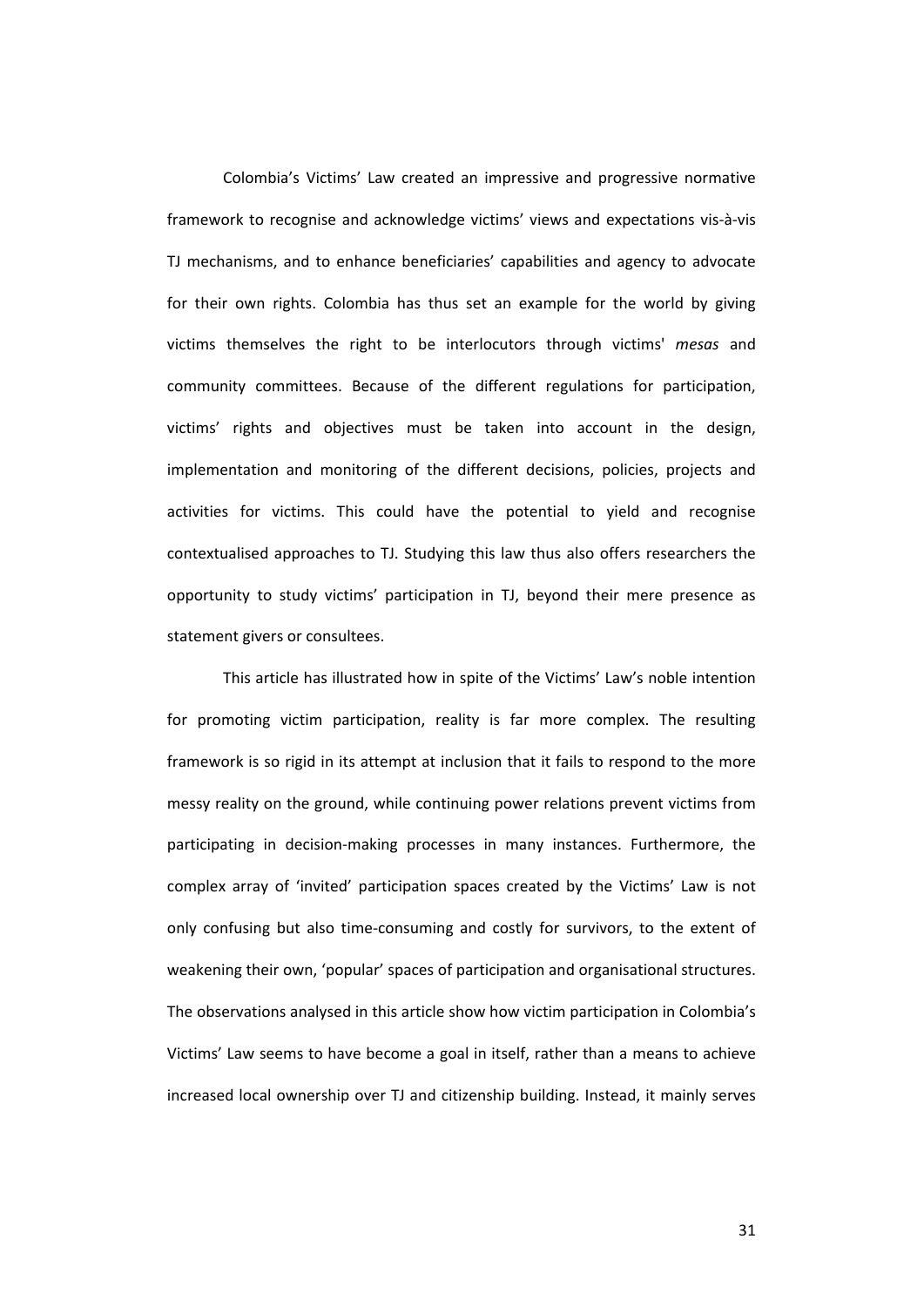to legitimise the Victims' Law process for being 'victim‐centred' and 'grassroots‐ oriented'.

To overcome these challenges and live up to the promise of participation as a step in the process of increasing victims' satisfaction with and ownership over TJ, turning victims into rights‐bearers and citizens, a different approach is needed. Instead of imposing forms of organisation and participation that are little feasible and practical in practice and risk weakening 'popular' participation spaces, victim participation frameworks should respond better to existing forms of participation and organisation on the ground, such as local victims' associations or regional and national victims' networks that have existed in different periods, despite fluctuations in official support and threats posed by violent actors. Rather than focusing on complying with the normative framework for this participation, states should direct their attention to facilitating this participation in practice, by providing information and the financial, moral and logistical means to enable victims to maintain and strengthen their own channels. It goes without saying that these local forms of organisation can be fraught with power imbalances, for example along gender or ethnic lines, and these of course need addressing. This could however be a more feasible and sustainable way of allowing victims to genuinely have ownership over TJ processes, and enable Colombia to really live up to its expectations as a frontrunner in innovative and victim‐centred approaches to transitional justice.

#### **References**

Anderson, M. B. 1999. *Do No Harm: How Aid Can Support Peace ‐ Or War*. Boulder: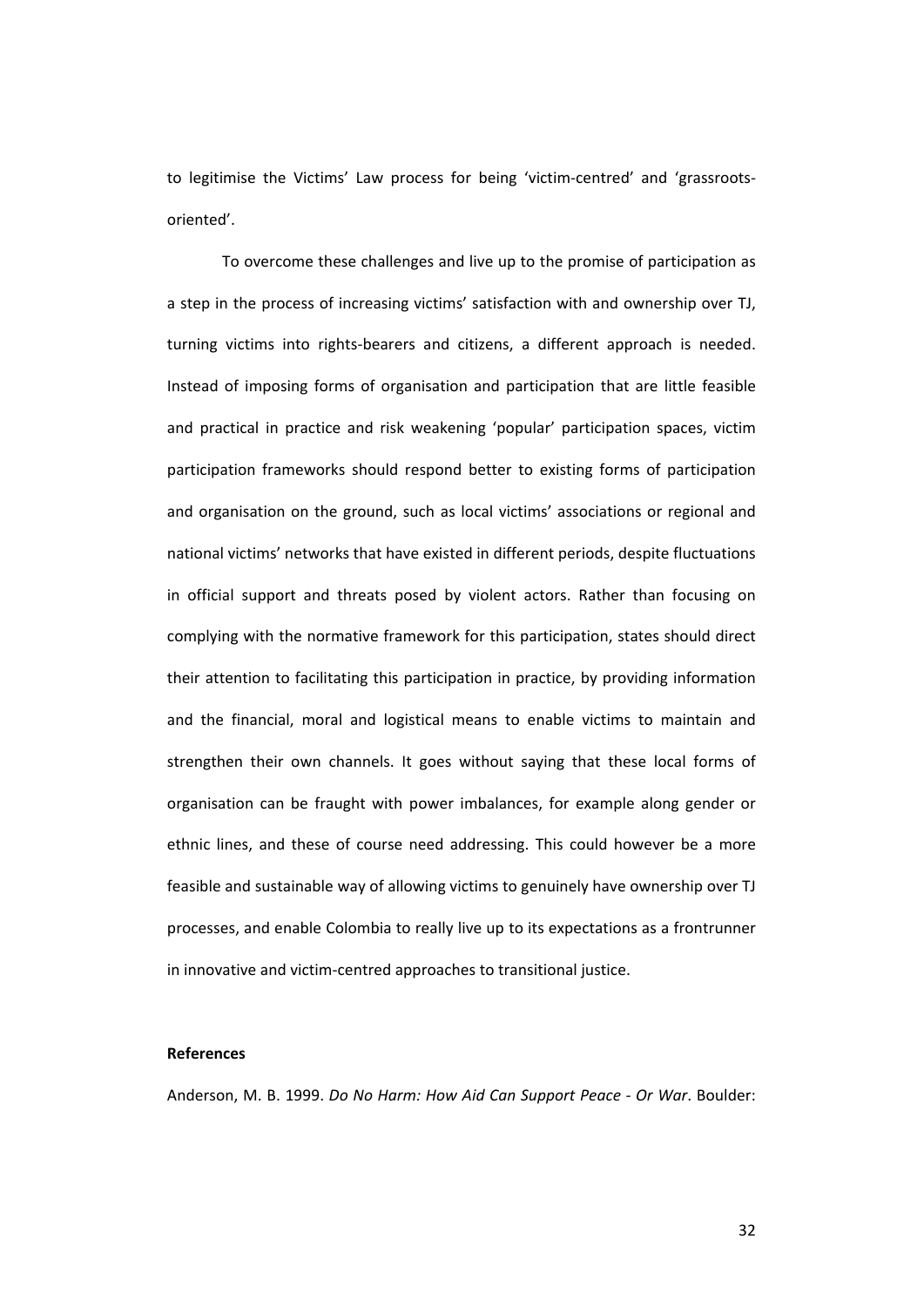Lynne Rienner Publishers.

- Baiocchi, G. 2017. A Century of Councils: Participatory Budgeting and the Long History of Participation in Brazil. In S. Alvarez. et al (eds), *Beyond Civil Society: Activism, Participation, and Protest in Latin America*, pp. 27‐44. Durham: Duke University Press**.**
- Bloomfield, D, T. Barnes, and L. Huyse, eds. 2003. *Reconciliation After Violent Conflict: A Handbook*. Stockholm: International IDEA.
- Brett, R., and L. Malagon. 2013. Overcoming the Original Sin of the 'Original Condition': How Reparations May Contribute to Emancipatory Peacebuilding. *Human Rights Review* 14 (3): 257–71.
- Buckley‐Zistel, S., and M. Zolkos. 2012. Introduction: Gender in Transitional Justice. In S. Buckley‐Zistel and R. Stanley (eds), *Gender in Transitional Justice*, pp. 1– 33. Basingstoke: Palgrave Macmillan.
- Bundschuh, T. 2015. Enabling Transitional Justice, Restoring Capabilities: The Imperative of Participation and Normative Integrity. *International Journal of Transitional Justice* 9 (1): 10–32.
- Burt, J. 2016. From Heaven to Hell in Ten Days: The Genocide Trial in Guatemala. *Journal of Genocide Research* 18 (2–3): 143–69.
- Cabannes, Y. 2003, Participatory Budgeting and Municipal Finance, Base Document, Urban Management Programme Latin America and the Caribbean, UN–Habitat.
- Cornwall, A. 2000. Beneficiary, Consumer, Citizen: Perspectives on Participation for Poverty Reduction. *Sida Studies* 2: 1–92.
- ———. 2004. Spaces for Transformation? Reflections on Issues of Power and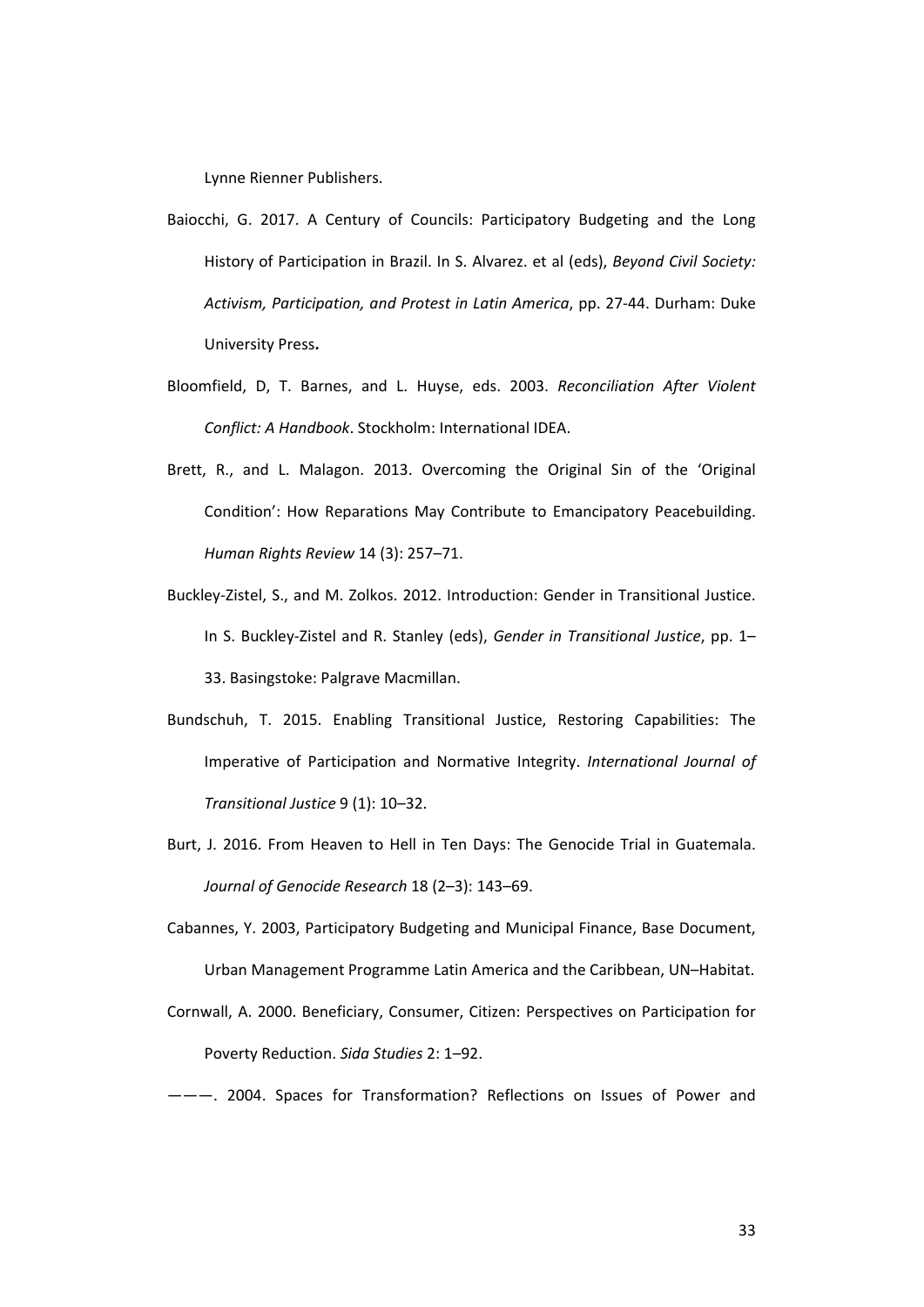Difference in Participation in Development. In S. Hickey and G. Mohan (eds), *Participation: From Tyranny to Transformation? Exploring New Approaches to Participation in Development*, pp. 75–91. London: Zed Books.

- Dajer Barguil, D. 2017. Charting Uncharted Waters: Participatory Budgeting as a Novel Transitional Justice Guarantee of Non‐Recurrence of the Conflict in Colombia?. *GIGAPP Estudios Working Papers*, 66: 197‐230.
- De Greiff, P. 2006. *Handbook of Reparations*. Oxford: Oxford University Press.
- De Greiff, P. 2009. Articulating the Links Between Transitional Justice and Development: Justice and Social Integration. In P. De Greiff and R. Duthie (eds), *Transitional Justice and Development. Making Connections*, pp. 28–75. New York: Social Science Research Council.
- Delgado, C. R. 2017.Factores que evidencian sistematicidad en el asesinato de líderes/as sociales y defensores/as de Derechos Humanos en Colombia. http://www.indepaz.org.co/wp‐content/uploads/2017/12/Factores‐que‐ evidencian‐sistematicidad‐en‐el‐asesinato‐de‐l%C3%ADderesas‐sociales‐y‐ defensoresas‐de‐Derechos‐Humanos‐en‐Colombia.pdf (referenced 19 February 2018).
- de Waardt, M. 2013. Are Peruvian Victims Being Mocked? Politicization of Victimhood and Victims' Motivations for Reparations. *Human Rights Quarterly.* 35 (4): 830‐849.
- de Waardt, M. 2016. Naming and Shaming Victims: The Semantics of Victimhood. *International Journal of Transitional Justice*. 10 (3): 432–450.

García‐Godos, J. 2013. Colombia: Accountability and DDR in the Pursuit of Peace? In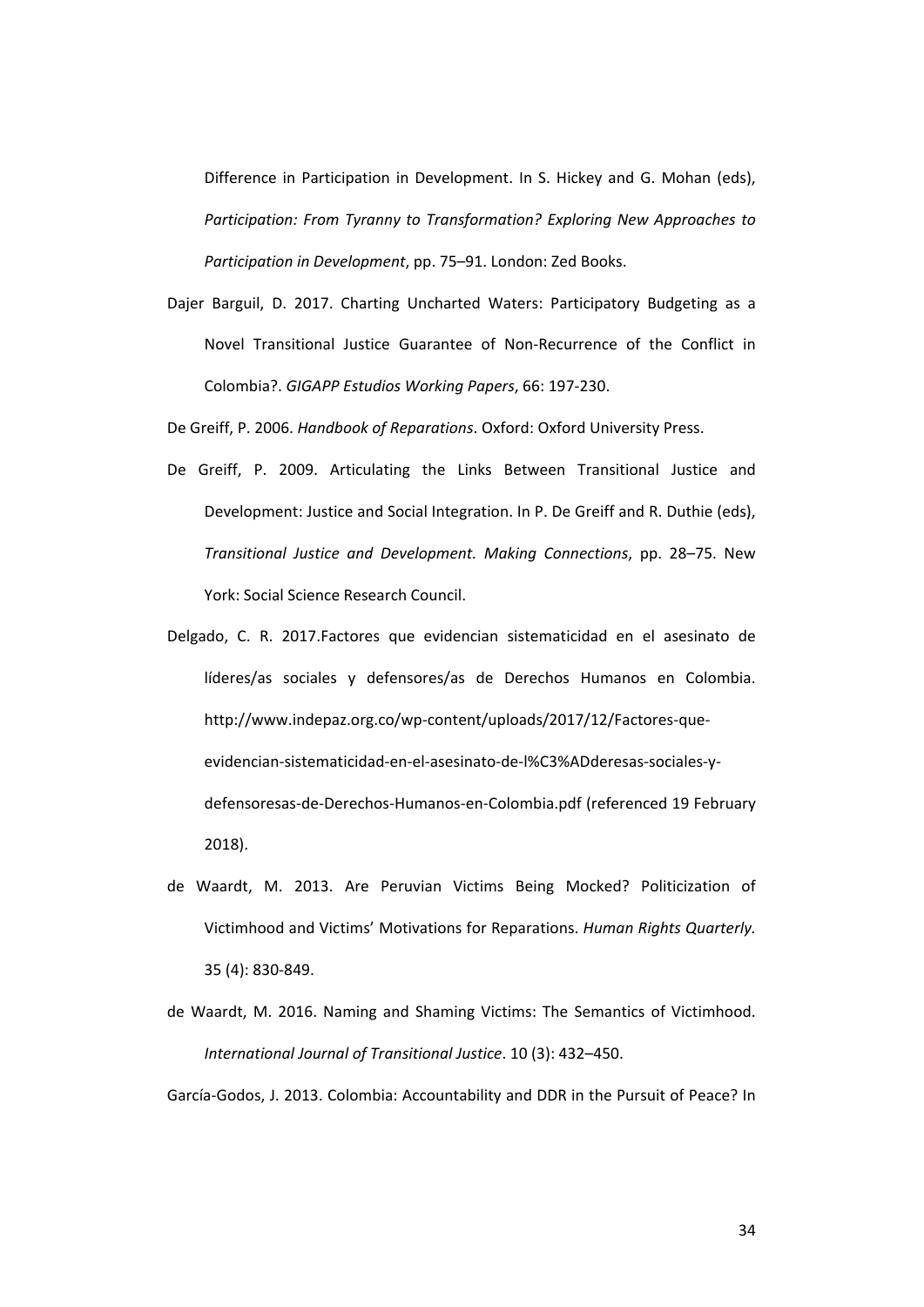C. Lekha Sriram, J. García‐Godos, J. Herman, and O. Martin‐Ortega (eds), *Transitional Justice and Peacebuilding on the Ground: Victims and Ex‐ Combatants*, pp. 219–37. Abingdon: Routledge.

- ———. 2016. Victims in Focus. *International Journal of Transitional Justice*, 10 (2): 350‐358.
- García‐Godos. J and Wiig, H. 2018. Ideals and Realities of Restitution: The Colombian Land Restitution Program. *Journal of Human Rights Practice*, 10 (1): 40–57.
- Goldfrank, B. and Schneider, A. 2006. Competitive Institution Building: The PT and Participatory Budgeting in Rio Grande do Sul. *Latin American Politics and Society*, 48: 1–31
- Gready, P. and Robins, S. 2017. Rethinking Civil Society and Transitional Justice: Lessons from Social Movements and 'New' Civil Society. *The International Journal of Human Rights*, 21 (7): 956‐975.
- Guembe, M. and H. Olea. 2006. No Justice, No Peace: Discussion of the Legal Framework Regarding Demobilization of Non‐State Groups in Colombia. In N. Roht‐Arriaza and J. Mariezcurrena (eds), *Transitional Justice in the New Millennium: Beyond Truth versus Justice*, pp. 120–42. Cambridge: Cambridge University Press.
- Gutiérrez, F. 2015. ¿Una Historia Simple?. In Comisión Histórica del Conflicto y sus Víctimas (eds)*, Contribución al entendimiento del conflicto Armado en Colombia Comisión Histórica del Conflicto y sus Víctimas*. Bogota*:* 1‐43.
- Hamber, B. and R. A. Wilson. 2002. Symbolic Closure Through Memory, Reparation and Revenge in Post‐Conflict Societies. *Journal of Human Rights* 1 (1): 35–53.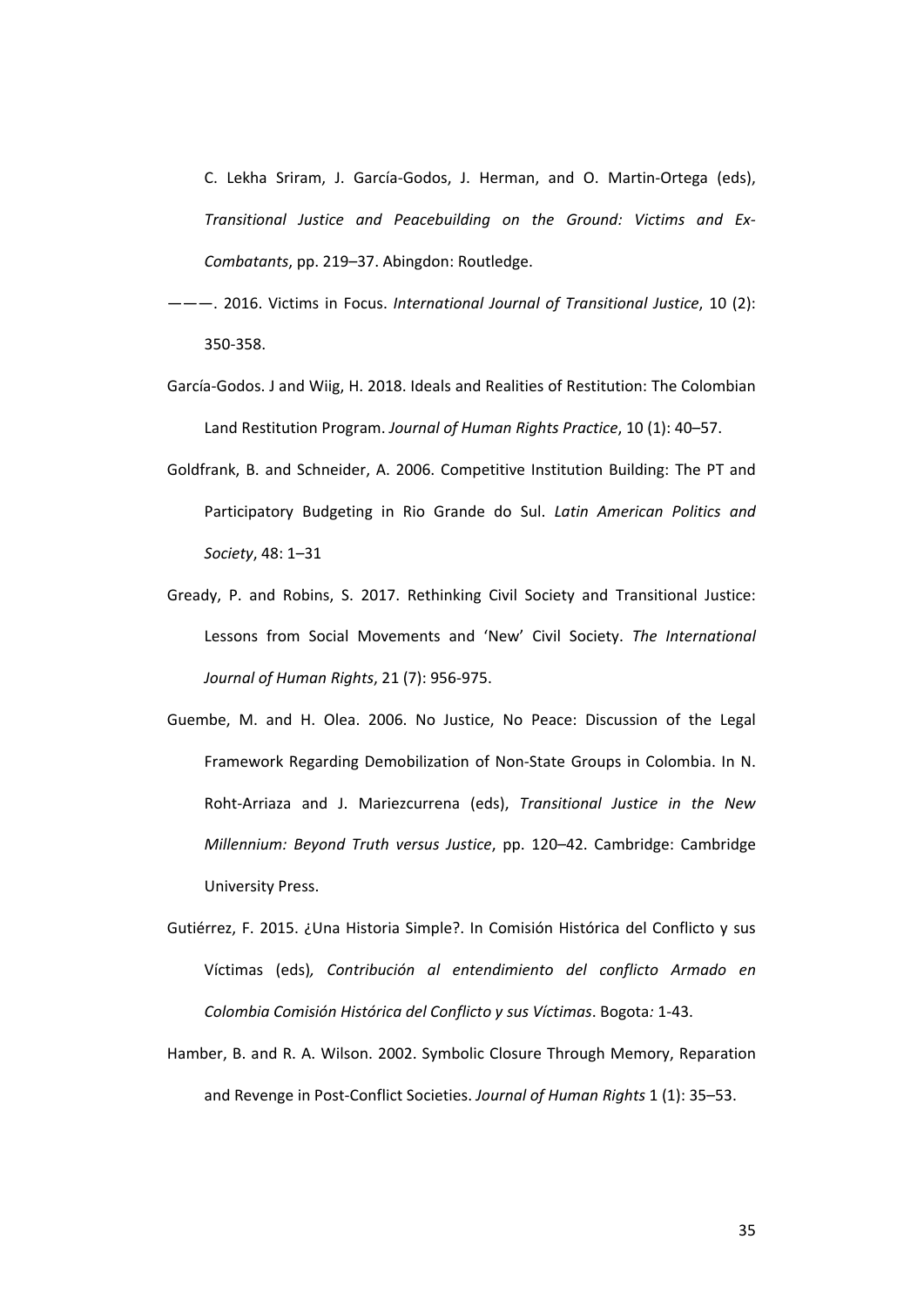- Hickey, S. and G. Mohan. 2004. Relocating Participation Within a Radical Politics of Development: Insights from Political Action and Practice. In S. Hickey and G. Mohan (eds), *Participation: From Tyranny to Transformation? Exploring New Approaches to Participation in Development*, pp. 159–74. London: Zed Books.
- Hinton, A. L. 2016. *Man or Monster? The Trial of a Khmer Rouge Torturer*. Durham: Duke University Press.
- Jelin, E. 1996. Citizenship Revisited: Solidarity, Responsibility, and Rights. In E. Jelin and E. Hershberg (eds), *Constructing Democracy: Human Rights, Citizenship, and Society in Latin America*, pp 101‐120. Boulder, CO: Westview Press.
- Kapoor, I. 2004. Concluding Remarks: The Power of Participation. *Current Issues in Comparative Education* 6 (2): 125–29.
- Kelly, U. 2004. Confrontations with Power: Moving Beyond the 'Tyranny of Safety' in Participation. In S. Hickey and G. Mohan (eds), *Participation: From Tyranny to Transformation? Exploring New Approaches to Participation in Development*, pp. 205–18. London: Zed Books.
- Kurze, A., Lamont C. and S. Robins2015. Contested Spaces of Transitional Justice: Legal Empowerment in Global Post‐conflict Contexts Revisited. *The International Journal of Human Rights* 19 (3): 260‐276.
- Laplante, L.J. and K. Theidon. 2007a. Transitional Justice in Times of Conflict: Colombia's Ley de Justicia y Paz. *Michigan Journal of International Law* 28 (49): 49–108.
- Laplante, L.J, and K. Theidon. 2007b. Truth with Consequences: Justice and Reparations in Post‐Truth Commission Peru. *Human Rights Quarterly* 29 (1):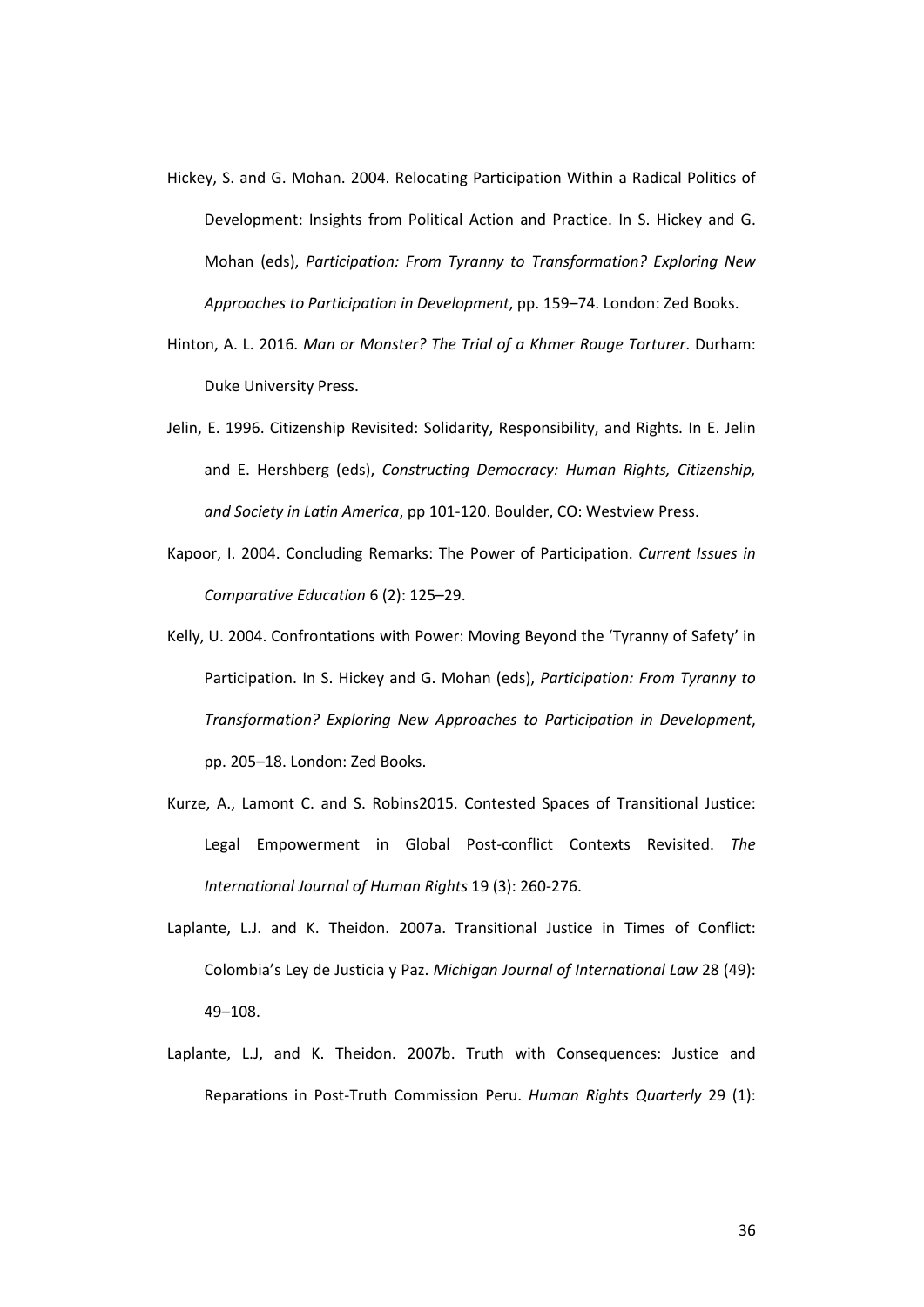228–50.

- Lundy, P. and M. McGovern. 2008. The Role of Community in Participatory Transitional Justice. In K. McEvoy and L. McGregor (eds), *Transitional Justice from Below: Grassroots Activism and the Struggle for Change*, pp. 99–120. Oxford: Hart Publishing.
- Mamdani, M. 2002. *When Victims Become Killers: Colonialism, Nativism, and the Genocide in Rwanda*, Princeton, NJ: Princeton University Press.
- Madlingozi, T. 2010. On Transitional Justice Entrepreneurs and the Production of Victims. *Journal of Human Rights Practice* 2 (2): 208–28.
- McEvoy, K. 2008. Letting Go of Legalism: Developing a 'Thicker' Version of Transitional Justice. In K. McEvoy and L. McGregor (eds), *Transitional Justice from Below: Grassroots Activism and the Struggle for Change*, pp. 15–46. Oxford: Hart Publishing.
- McEvoy, K. and K. McConnachie. 2013. Victims and Transitional Justice: Voice, Agency and Blame. *Social & Legal Studies* 22 (4): 489–513.
- McEvoy, K. and L. McGregor 2008. Transitional Justice From Below: An Agenda for Research, Policy and Praxis. In K. McEvoy and L. McGregor (eds), *Transitional Justice from Below: Grassroots Activism and the Struggle for Change*, pp. 1–14. Oxford: Hart Publishing.
- McEwan, C. 2005. New Spaces of Citizenship? Rethinking Gendered Participation and Empowerment in South Africa. *Political Geography* 24 (8): 969–91.
- Millar, G. 2015. Performative Memory and Re‐Victimization: Truth‐Telling and Provocation in Sierra Leone. *Memory Studies* 8 (2): 242–54.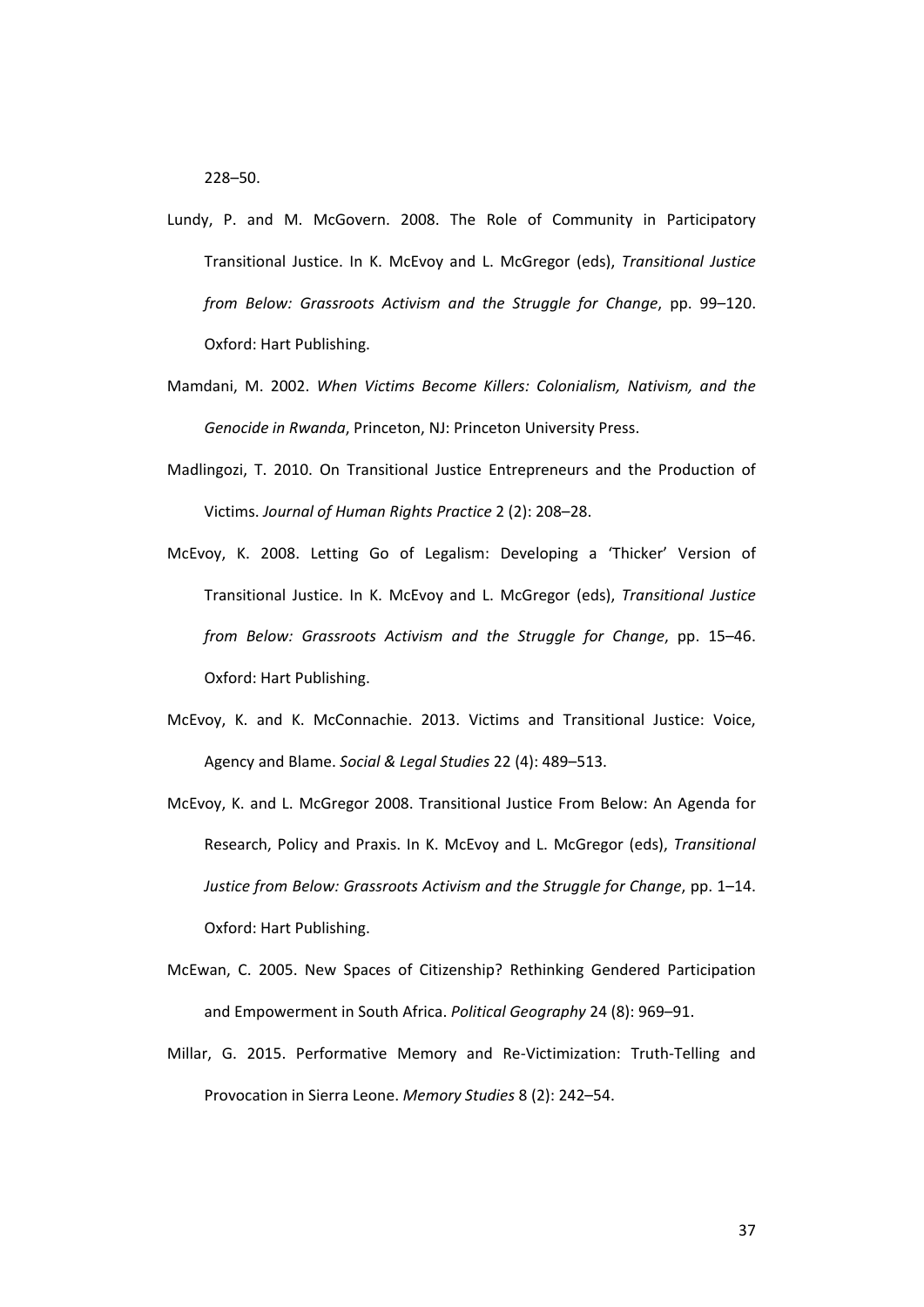- Miller, Z. 2008. Effects of Invisibility: In Search of the "Economic" in Transitional Justice. *International Journal of Transitional Justice*, 3 (2): 266–91.
- Ministerio de Justicia y del Derecho. 2011. Decreto 4800 de 2011 'Por el cual se Reglamenta la Ley 1448 de 2011 y se Dictan Otras Disposiciones.' Bogotá: República de Colombia.
- Ministerio del Interior y de Justicia. 2011. Ley de Víctimas y Restitución de Tierras. Bogotá: República de Colombia.
- Mohan, G. and S. Hickey. 2004. Relocating Participation Within a Radical Politics of Development: Critical Modernism and Citizenship. In S. Hickey and G. Mohan (eds), *Participation: From Tyranny to Transformation? Exploring New Approaches to Participation in Development*, pp. 59–74. London: Zed Books.
- Oomen, B. 2005. Donor‐Driven Justice and its Discontents: The Case of Rwanda. *Development and Change*. 36 (5): 887–910.
- Pemberton, P., Winkel, F. and Groenhuijsen, M. 2007. Taking victims seriously in restorative justice. *International Perspectives in Victimology*, 3 (1): 4‐14.

O'Rourke, C. 2013. *Gender Politics in Transitional Justice*. Abingdon: Routledge.

- Rettberg, A. 2013. Victims of the Colombian Armed Conflict: The Birth of a Political Actor. https://papers.ssrn.com/sol3/papers.cfm?abstract\_id=2317270 (referenced 16 February 2018).
- Robins, S. 2013. An Empirical Approach to Post‐Conflict Legitimacy: Victims' Needs and the Everyday. *Journal of Intervention and Statebuilding* 7 (1): 45–64.
- Roht‐Arriaza, N. 2006. The New Landscape of Transitional Justice. In N. Roht‐Arriaza and J. Mariezcurrena (eds), *Transitional Justice in the Twenty‐First Century:*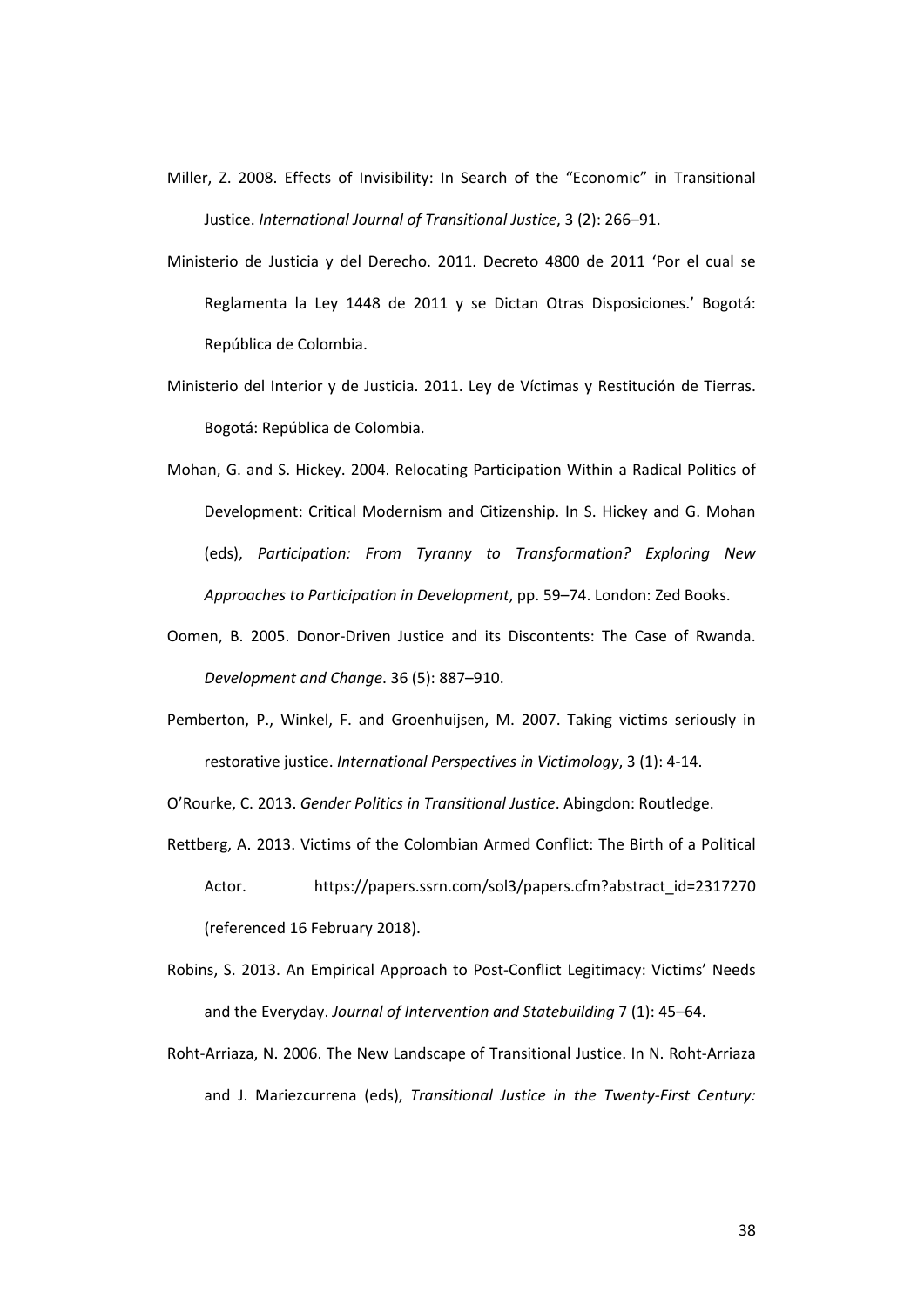*Beyond Truth versus Justice*, pp. 1–16. New York: Cambridge University Press.

- Roht‐Arriaza, N. and K. Orlovsky. 2009. A Complementary Relationship: Reparations and Development. In P. De Greiff and R. Duthie (eds), *Transitional Justice and Development: Making Connections*, pp. 170–213. New York: Social Science Research Council.
- Rombouts, H. 2002 Importance and Difficulties of Victim‐Based Research in Post‐ Conflict Societies. *European Journal of Crime, Criminal Law and Criminal Justice*, 10 (2): 216‐232.
- Rome Statute of the International Criminal Court. 1998. A/CONF.183/9. Available fromhttps://www.icc‐cpi.int/nr/rdonlyres/ea9aeff7‐5752‐4f84‐be94‐ 0a655eb30e16/0/rome\_statute\_english.pdf.
- Sandvik, K. B. and J. Lemaitre. 2015. From IDPs to Victims in Colombia: A Bottom‐Up Reading of Law in Post-Conflict Transitions. In M. Saul and J.A. Sweeney (eds), *International Law and Post‐Conflict Reconstruction Policy*, pp. 251–71. London: Routledge.
- Sintomer, Y., Herzberg, C. and Allegretti, G. 2013. Participatory Budgeting Worldwide – Updated Version, *Dialog Global*, Study No. 25, Bonn: Engagement Global.
- Sikkink, K., P.N. Pham, D.A. Johnson, P. Dixon, B. Marchesi, P. Vinck, A. Rivera, F. Osuna, and K. Culber. 2015. Evaluación de Medidas para Reparaciones Integrales en Colombia: Logros y Desafíos. Cambridge: Harvard Kennedy School Carr Center for Human Rights Policy and Harvard Humanitarian Initiative.
- Strassner, V. 2013. From Victimhood to Political Protagonism: Victim Groups and Associations in the Process of Dealing with a Violent Past, In T. Bonacker and C.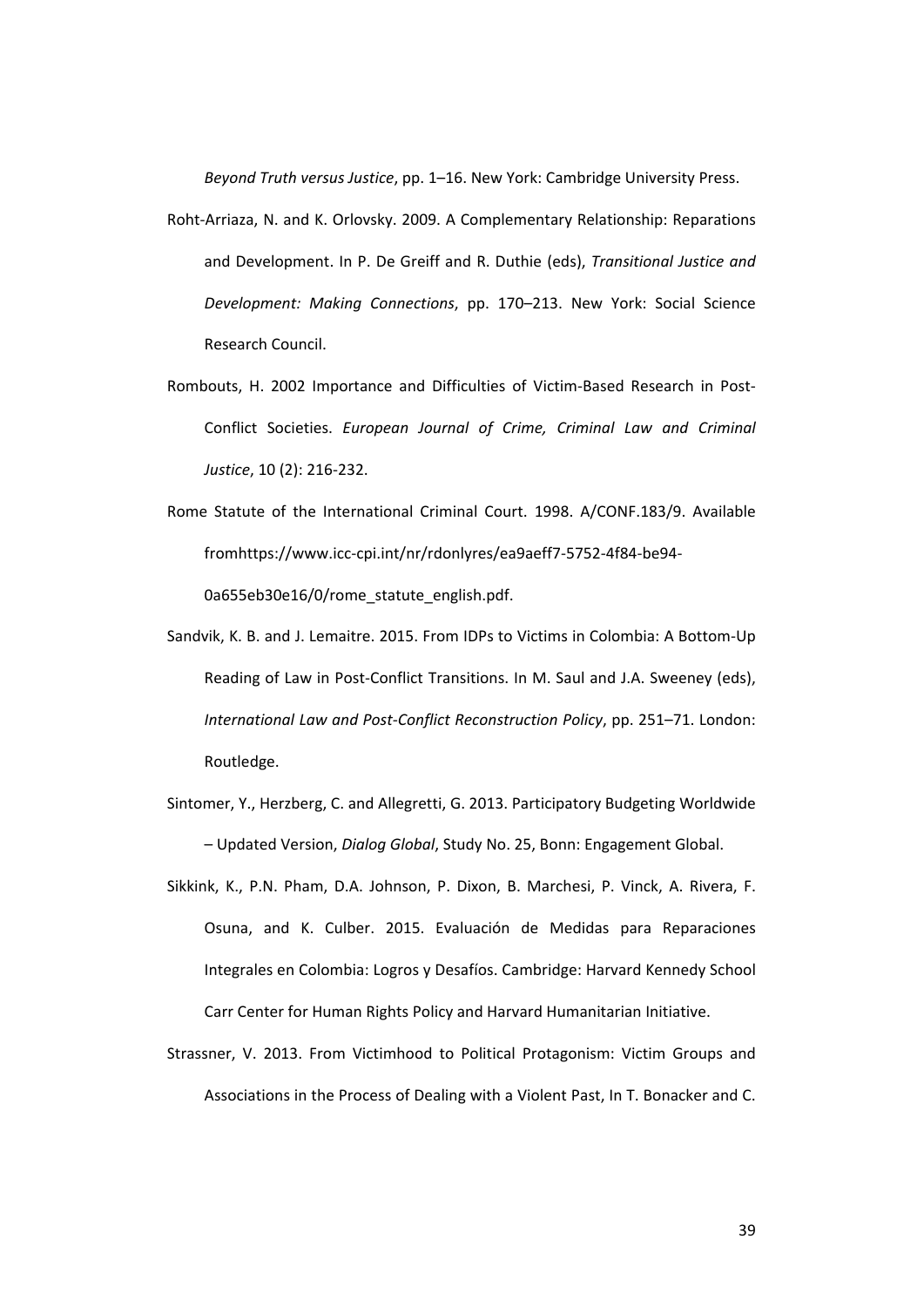Safferling (eds), *Victims of International Crimes: An Interdisciplinary Discourse*, The Hague: Asser Press.

- Szoke‐Burke, S. 2015. Not Only 'Context': Why Transitional Justice Programs Can No Longer Ignore Violations of Economic and Social Rights. *Texas International Law Journal*, 50 (3): 465‐494.
- Teitel, R. 2008. Editorial Note:‐Transitional Justice Globalized, International Journal of Transitional Justice, 2 (1), 1‐4.
- United Nations General Assembly. 2005. Basic Principles and Guidelines on the Right to a Remedy and Reparation, General Assembly Resolution 60/147.
- United Nations Security Council. 2004. Transitional Justice and the Rule of Law in Conflict and Post‐Conflict Societies, Report of the Secretary‐General, S/2004/616.
- Vargas Reina, J. 2014. Análisis Comparativo de los Diseños institucionales que Regulan la Participación de las Víctimas en Colombia: Antes y Después de la Ley 1448 de 2012. *Estudios Socio‐Jurídicos*, 16 (1): 167‐207.
- Vincent, S. 2004. Participation, Resistance and Problems with the 'Local' in Peru: Towards a New Political Contract? In S. Hickey and G. Mohan (eds), *Participation: From Tyranny to Transformation? Exploring New Approaches to Participation in Development*, pp. 111–24. London: Zed Books.
- Vinck, P. and Pham, P. 2008. Ownership and Participation in Transitional Justice Mechanisms: A Sustainable Human Development Perspective from Eastern DRC. *International Journal of Transitional Justice*, 2(3): 398‐411.

Weber, S. 2018. From Victims and Mothers to Citizens: Gender‐Just Transformative